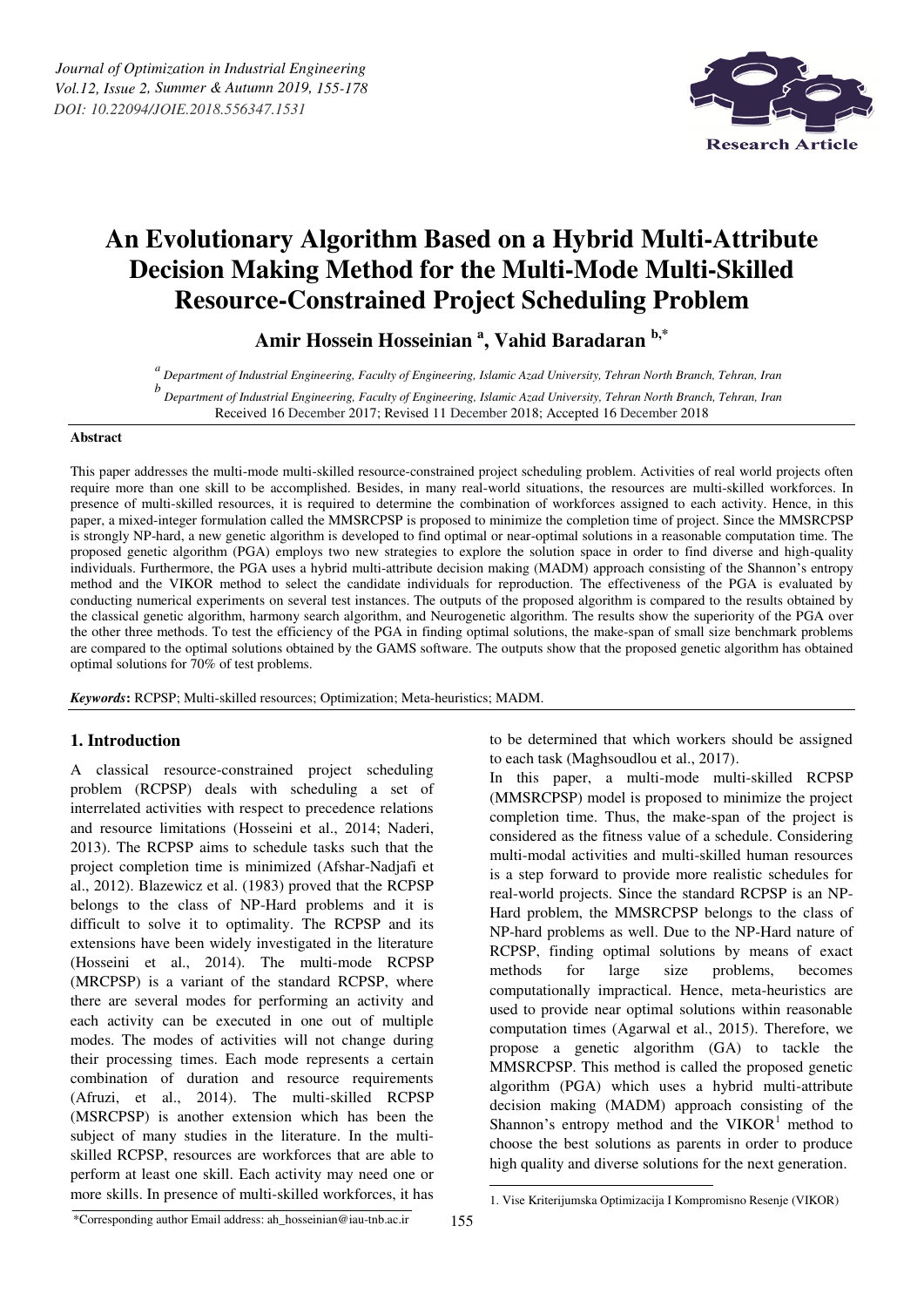Many researchers employ the tournament selection operator for their genetic algorithm to select candidate solutions for reproduction. The basic tournament selection operator chooses a number of individuals from the population. The chosen individuals compete with each other based on their fitness values to determine the winner. Therefore, the solution with the least fitness value always fails to win the competition. Thus, it can be concluded that the chance of selection for all solutions is not equal. This drawback may prevent the algorithm from finding diverse solutions (Miller and Goldberg, 1996). To tackle this issue, we propose a tournament selection operator which considers two criteria for each solution. These criteria are: (1) the fitness value of an individual, and (2) probability of selection. The probability of selection is a real random number which is generated on the interval [0, 1] for each individual. The higher the value of this random number, the greater the chance of the solution to be selected. The proposed tournament selection operator chooses several random chromosomes from the population. Hence, a decision matrix is created, where the rows and columns represent the solutions and criteria, respectively. Afterwards, the Shannon's entropy (Lotfi and Fallahnejad, 2010) method, which is one of the most renowned approaches for discovering relative importance of criteria, is employed to determine the weights of criteria based on the characteristics of the chosen solutions in each iteration. Having determined the weights of criteria, the VIKOR method (Opricovic and Tzeng, 2004), as a compromise MADM method, is hired to select the best solution in terms of both criteria. This procedure gives opportunities to all individuals to be selected as parents. As another contribution, two novel strategies are proposed for the PGA that strengthen the ability of this method in exploring the solution space.

Furthermore, we propose new crossover and mutation operators for the PGA that always generate feasible solutions. The effectiveness of the proposed method is evaluated in comparison to the harmony search (HS) algorithm, classical genetic algorithm, and a state-of-theart algorithm known as Neurogenetic method based on several test problems. The Taguchi method is employed to calibrate the input parameters of these three metaheuristics. The outputs of optimizers for small size problems are compared to the optimal solutions obtained by the GAMS software.

The rest of the paper is organized as follows: Section 2 is devoted to previous studies on the multi-skilled RCPSP and the multi-skilled staff assignment problem (MSSAP). The description of the proposed model and its mathematical formulation come in Section 3. Section 4 is dedicated to a full explanation of the proposed algorithm. Section 5 provides the experimental results obtained by implementing the algorithms. Finally, Section 6 gives conclusions and suggests some research opportunities for further studies.

## **2. Literature Review**

Models of the multi-skilled RCPSP (MSRCPSP) and the multi-skilled staff assignment problem (MSSAP) can be used in many industries such as software development industry, where employees have one or more skills such as designing, analysis, and programming. In software development field, employees with different skills work together so as to develop various products. The MSRCPSP can also be used to provide schedules for training operators of call centers. Trainers of a call center have different training skills. The MSRCPSP model can be applied to scheduling problems, where there are a group of staff members with specific skills required by activities (Bellenguez and Néron, 2007). Large number of studies exist in the realm of the MSRCPSP and the MSSAP. Hegazy et al. (2000) proposed some modifications to resource scheduling heuristics in order to decrease project delays occurred because of resource limitations. A linear programming model was proposed by Gomar et al. (2002) to allocate proper multi-skilled resources to activities of a construction project. Bellenguez and Néron (2005) presented a mathematical formulation for MSRCPSP, where workforces have different efficiencies in performing each of their skills. Corominas et al. (2005) proposed a multi-objective nonlinear mixed-integer model for the MSRCPSP. This model was solved as a minimum cost flow problem. Wu and Sun (2006) investigated the effect of learning on efficiency of staff members for the project scheduling problem and staff assignment problem. They developed a genetic algorithm to solve their proposed model. Kadrou and Najid (2006) formulated a multi-mode version of the MSRCPSP. Their formulation includes resource formulation includes resource limitation, labor skills and multiple execution modes for activities. A Tabu search (TS) algorithm with a new neighborhood function based on a flow graph scheme was developed to solve the problem. Azaron et al. (2006) developed a new multi-objective model for the resource allocation problem in the PERT networks, where the durations of activities follow Erlang distribution. Gutjahr et al. (2008) presented a non-linear mixed-integer model for the project portfolio selection problem considering competence development of workforces. They developed two meta-heuristics based on the ant colony optimization (ACO) and genetic algorithm combined with a greedy method as well. A hybrid benders decomposition (HBD) method was used by Li and Womer (2009) to solve the MSRCPSP. The researchers also developed a cutgenerating scheme to eliminate resource conflicts. In another research by Li and Womer (2009), they modeled the manpower scheduling problem as a multi-purpose RCPSP to assign multi-skilled sailors to execute onboard activities. Valls et al. (2009) proposed a multi-skilled project scheduling model with deadlines for the start and the finish times of tasks. A genetic algorithm consisting of classical scheduling methods and local search algorithms were developed. A mixed-integer linear mathematical formulation was introduced by Heimerl and Kolisch (2010) to schedule multiple projects in presence of multiskilled manpower. Al-Anzi et al. (2010) developed a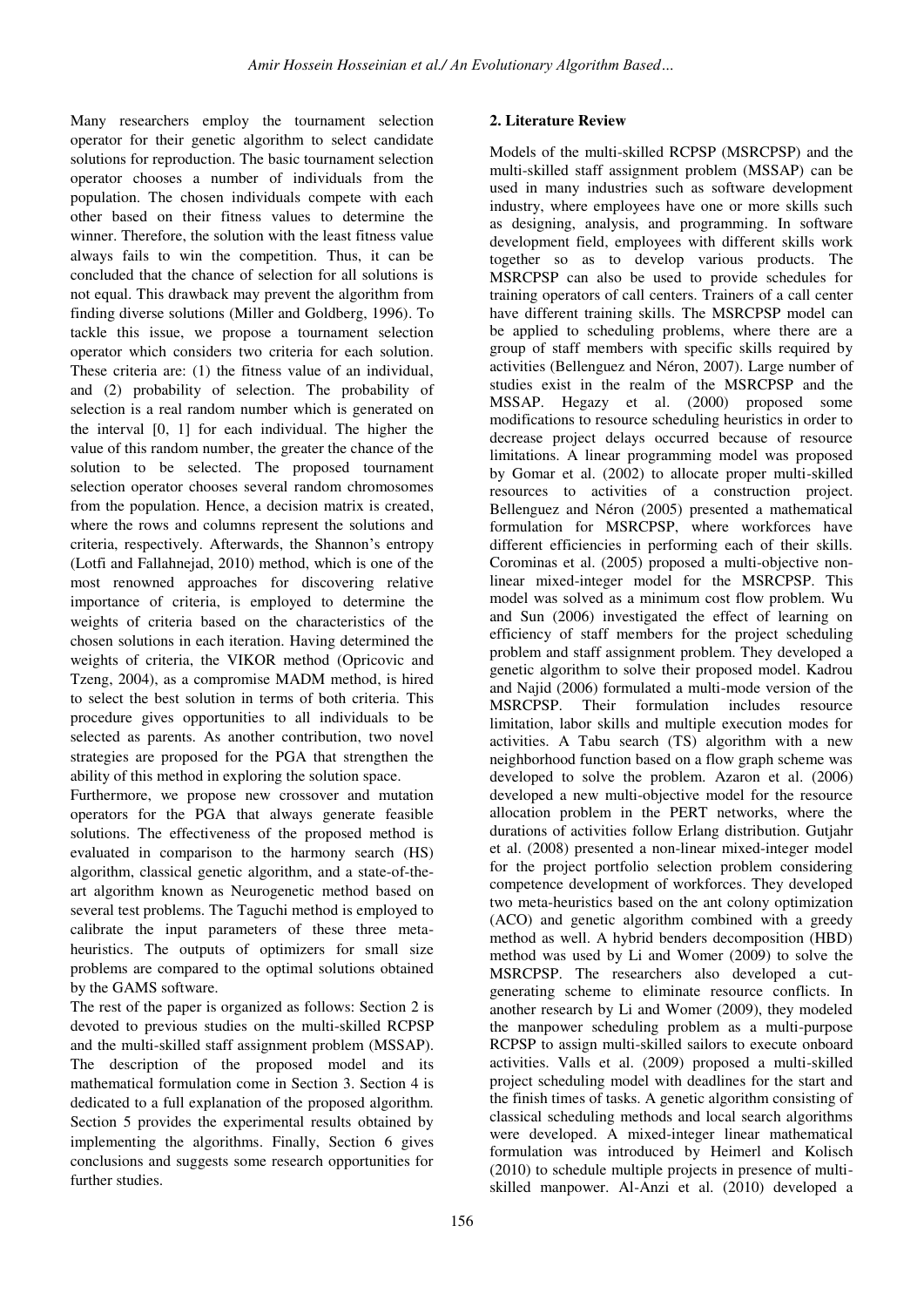weighted multi-skilled RCPSP model. They considered that workforces have different efficiencies in performing their skills. A construction heuristic and an adaptive large scale neighborhood search method were developed by Cordeau et al. (2010) to schedule multi-skilled human resources and tasks in Telecommunications Company. Gutjahr et al. (2010) proposed a multi-objective model for the project portfolio selection problem. They decomposed the main problem into a portfolio selection problem and a slave problem which involves allocating manpower to projects. Yaghoubi et al. (2011) modeled the resource allocation problem for dynamic PERT networks with limited capacity of concurrent projects. The proposed model assumes that activity durations follow exponential distribution and new projects follow a Poisson distribution. Firat and Hurkens (2012) proposed a flexible matching model (FMM) to determine the group of workforces assigned to activities and produce large number of schedules. In their formulation, the workforces can use all their skills when they are assigned to an activity. Kazemipoor et al. (2013) presented a goal programming formulation for the multi-skilled project portfolio scheduling problem. The researchers considered infinite number of modes for each task. A differential evolution (DE) algorithm was developed to solve the model. Myszkowski et al. (2013) proposed some heuristics for the multi-skilled RCPSP to be employed in evolutionary algorithms in order to increase their robustness. Myszkowski and Skowronski (2013) presented new crossover and mutation operators based on domain knowledge for the genetic algorithm. Mehmanchi and Shadrokh (2013) investigated the impact of learning and forgetting on efficiency of workforces. They proposed an exponential learning function to tackle dynamic competence of manpower. In another study, Kazemipoor et al. (2013) presented a mixed-integer mathematical formulation for the multi-mode multiskilled RCPSP. The researchers developed a scatter search (SS) algorithm and a Tabu search method as well. A two-phase algorithm consisting of genetic operators and a path relinking method was proposed by Tabrizi et al. (2014) to maximize the net present value (NPV). Correia and Gama (2014) proposed a cost-oriented formulation of MSRCPSP. A branch and price (B&P) method including a column generation approach was developed by Montoya et al. (2014) for MSRCPSP. Myszkowski et al. (2015) introduced a hybrid ant colony optimization consisting of priority rules and ant colony optimization. A teachinglearning-based optimization method (TLBO) was hired by Zheng et al. (2015) to solve the MSRCPSP. Yaghoubi et al. (2015) proposed a multi-objective model for the resource allocation problem. The proposed model controls the resources assigned to servers in a multi-class dynamic PERT network. They also developed a simulated annealing (SA) algorithm to solve the model. Walter and Zimmerman (2016) introduced a mathematical formulation for scheduling and staffing concurrent projects, where workforces can be allocated to several projects. Almeida et al. (2016) utilized a parallel scheduling scheme for the multi-skilled RCPSP. Javanmard et al. (2016) integrated the multi-skilled

project scheduling problem with the resource investment problem (RIP). To solve the proposed mixed-integer mathematical model, a genetic-based and a particleswarm-based algorithm were developed. A multiobjective mixed-integer model was proposed by Maghsoudlou et al. (2016) for the multi-mode multiskilled RCPSP to optimize make-span, total costs and quality, simultaneously. A new multi-objective invasive weeds optimization algorithm (MOIWO) was developed to solve the proposed model. Maghsoudlou et al. (2017) presented a bi-objective formulation for the MSRCPSP. The objective functions of the model include minimization of totals costs and minimization of reworking risks of tasks. Three multi-objective cuckoo search algorithms were proposed to solve the model. A multi-project multi-skilled project scheduling model was proposed by Chen et al. (2017). They investigated the impact of learning and forgetting on efficiency of workers.

According to the previous researches reviewed in this section, the multi-mode MSRCPSP has not been studied sufficiently. Hence, we propose a new formulation for multi-mode multi-skilled RCPSP called MMSRCPSP. Genetic algorithms are highly efficient for combinatorial optimization problems. Hence, due to high efficacy of genetic algorithms, a modified version of the genetic algorithm has been developed to solve the proposed model. To the best of the authors' knowledge, this is the first time that an evolutionary algorithm based on the MADM methods is presented for the multi-skilled RCPSP. Therefore, it is interesting to investigate the impact of an MADM method on performance of an evolutionary algorithm in solving the MSRCPSP.

# **3. Problem Formulation**

In this section, a multi-mode multi-skilled RCPSP model (MMSRCPSP) is proposed to: (1) determine start times of project activities, (2) determine the skills by which the resources contribute to activities, and (3) determine the modes by which the activities are performed. In this respect, a mixed-integer formulation is proposed to minimize the make-span of the project. In the following, the assumptions, sets, parameters, decision variables, and mathematical formulation are defined.

# *3.1. Assumptions*

- The project activities and the precedence relations between them have been depicted by the activity-on-node (AON) network. Let  $G(V, E)$  be the AON network, where *V* denotes the project activities and *E* represents logical dependencies between tasks.
- The activities are numbered as  $j = 0, 1, 2, ..., N + 1$ . The activities 0 and  $N+1$ are dummy activities which mark the start and the end of the project, respectively. Duration and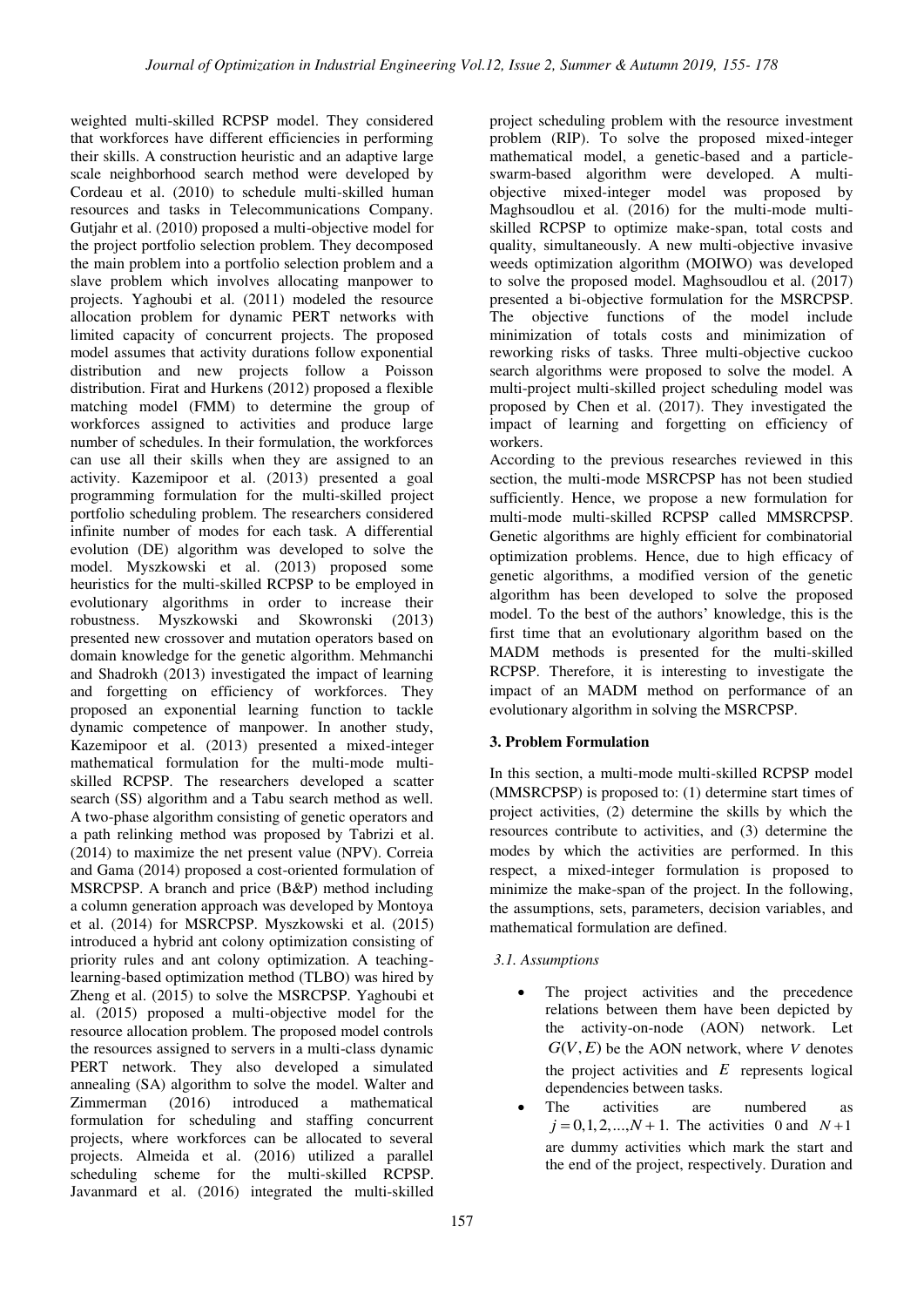resource requirement of a dummy activity is zero.

- It is assumed that there are finish-to-start (FS) precedence relations between tasks without lead and lag (*FS*=0). These relations shape a directed acyclic graph.
- Each activity can be accomplished in one out of multiple modes.
- It is not possible to change the assigned mode of an activity during its execution.
- All resources are multi-skilled human resources. These workers are always available.
- Each activity may need one or multiple skills.
- Each activity may need one or more workers in each period to execute its required skills.
- Standard durations of activities are non-negative integer numbers.
- Each worker is able to perform one or more skills.
- It is not possible to assign a worker to more than one skill of an activity at the same period.
- All required skills of an activity must be started simultaneously.

```
3.2. Sets
```

|                                                      | V:          |  | Set of activity nodes, $(j, j' = 0, 1, 2, , N + 1)$ ,                                                                                                                                                                                                                                                                                                                                                                                                                                                                                                                                                    |            |  |  |
|------------------------------------------------------|-------------|--|----------------------------------------------------------------------------------------------------------------------------------------------------------------------------------------------------------------------------------------------------------------------------------------------------------------------------------------------------------------------------------------------------------------------------------------------------------------------------------------------------------------------------------------------------------------------------------------------------------|------------|--|--|
|                                                      | $\Lambda$ : |  | Set of workforces, $(s, s' = 1, 2, , S)$ ,                                                                                                                                                                                                                                                                                                                                                                                                                                                                                                                                                               | 3.4. Decis |  |  |
| $\kappa$ :<br>Set of skills, $(k, k' = 1, 2, , K)$ , |             |  |                                                                                                                                                                                                                                                                                                                                                                                                                                                                                                                                                                                                          |            |  |  |
|                                                      |             |  | $X_{jmt}: \begin{cases} 1 & \text{, if activity } j \text{ is started in mode } m \text{ at period } t \\ 0 & \text{, Otherwise} \end{cases}$<br>$O_{jm}: \begin{cases} 1 & \text{, if activity } j \text{ is being performed in mode } m \\ 0 & \text{, Otherwise} \end{cases}$<br>$\varphi_{jmt}: \begin{cases} 1 & \text{, if activity } j \text{ is started in mode } m \text{ by worker } s \text{ at period } t \\ 0 & \text{, Otherwise} \end{cases}$<br>$\rho_{jmsk}: \begin{cases} 1 & \text{, if working } s \text{ is performed still } k \text{ of activity } j \text{ in mode } m \\ 0 & \$ |            |  |  |
|                                                      |             |  |                                                                                                                                                                                                                                                                                                                                                                                                                                                                                                                                                                                                          |            |  |  |
|                                                      |             |  |                                                                                                                                                                                                                                                                                                                                                                                                                                                                                                                                                                                                          |            |  |  |
|                                                      |             |  |                                                                                                                                                                                                                                                                                                                                                                                                                                                                                                                                                                                                          |            |  |  |
|                                                      |             |  |                                                                                                                                                                                                                                                                                                                                                                                                                                                                                                                                                                                                          |            |  |  |
|                                                      |             |  |                                                                                                                                                                                                                                                                                                                                                                                                                                                                                                                                                                                                          |            |  |  |
|                                                      |             |  |                                                                                                                                                                                                                                                                                                                                                                                                                                                                                                                                                                                                          |            |  |  |
|                                                      |             |  |                                                                                                                                                                                                                                                                                                                                                                                                                                                                                                                                                                                                          |            |  |  |
|                                                      |             |  |                                                                                                                                                                                                                                                                                                                                                                                                                                                                                                                                                                                                          |            |  |  |
|                                                      |             |  |                                                                                                                                                                                                                                                                                                                                                                                                                                                                                                                                                                                                          |            |  |  |
|                                                      |             |  | $ST_j$ : Start time of activity j                                                                                                                                                                                                                                                                                                                                                                                                                                                                                                                                                                        |            |  |  |
|                                                      |             |  | $FT_i$ : Finish time of activity j                                                                                                                                                                                                                                                                                                                                                                                                                                                                                                                                                                       |            |  |  |
|                                                      | $U_{ik}$ :  |  | Start time of execution of skill $k$ for activity j                                                                                                                                                                                                                                                                                                                                                                                                                                                                                                                                                      |            |  |  |
|                                                      |             |  |                                                                                                                                                                                                                                                                                                                                                                                                                                                                                                                                                                                                          |            |  |  |

 $F_{jk}$ : Finish time of execution of skill *k* for activity *j* 

## *3.5. Problem Modeling*

$$
MinZ = \sum_{t=0}^{T} \sum_{m=1}^{M} t.X_{(N+1)mt}
$$
\n(1)

$$
\Psi
$$
: Set of time periods,  $(t, t' = 0, 1, 2, ..., T)$ ,

 $\Pi$ : Set of execution modes,  $(m=1,2,...,M)$ ,

*E* : Set of finish-to-start precedence relations between activities,

 $pred_j$ : Set of immediate predecessors of activity *j*,

 $H_i$ : Set of skills required by activity *j*,

 $g_k$ : Set of workforces who have skill  $k$ ,

## *3.3. Parameters*

|             | $d_{im}$ : Duration of activity j in mode m,                                       |  |  |  |  |  |  |  |
|-------------|------------------------------------------------------------------------------------|--|--|--|--|--|--|--|
| $r_{jkm}$ : | The required number of workers to perform skill<br>k of activity $j$ in mode $m$ , |  |  |  |  |  |  |  |
| $b_k$ :     | The number of available workforces who have<br>skill $k$ ,                         |  |  |  |  |  |  |  |
|             | $\lambda_{sk}$ : $\begin{cases} 1 \\$ , if workforce <i>s</i> has skill <i>k</i>   |  |  |  |  |  |  |  |

 $\big\{0$  $\overline{\mathcal{L}}$ , Otherwise

*3.4. Decision Variables*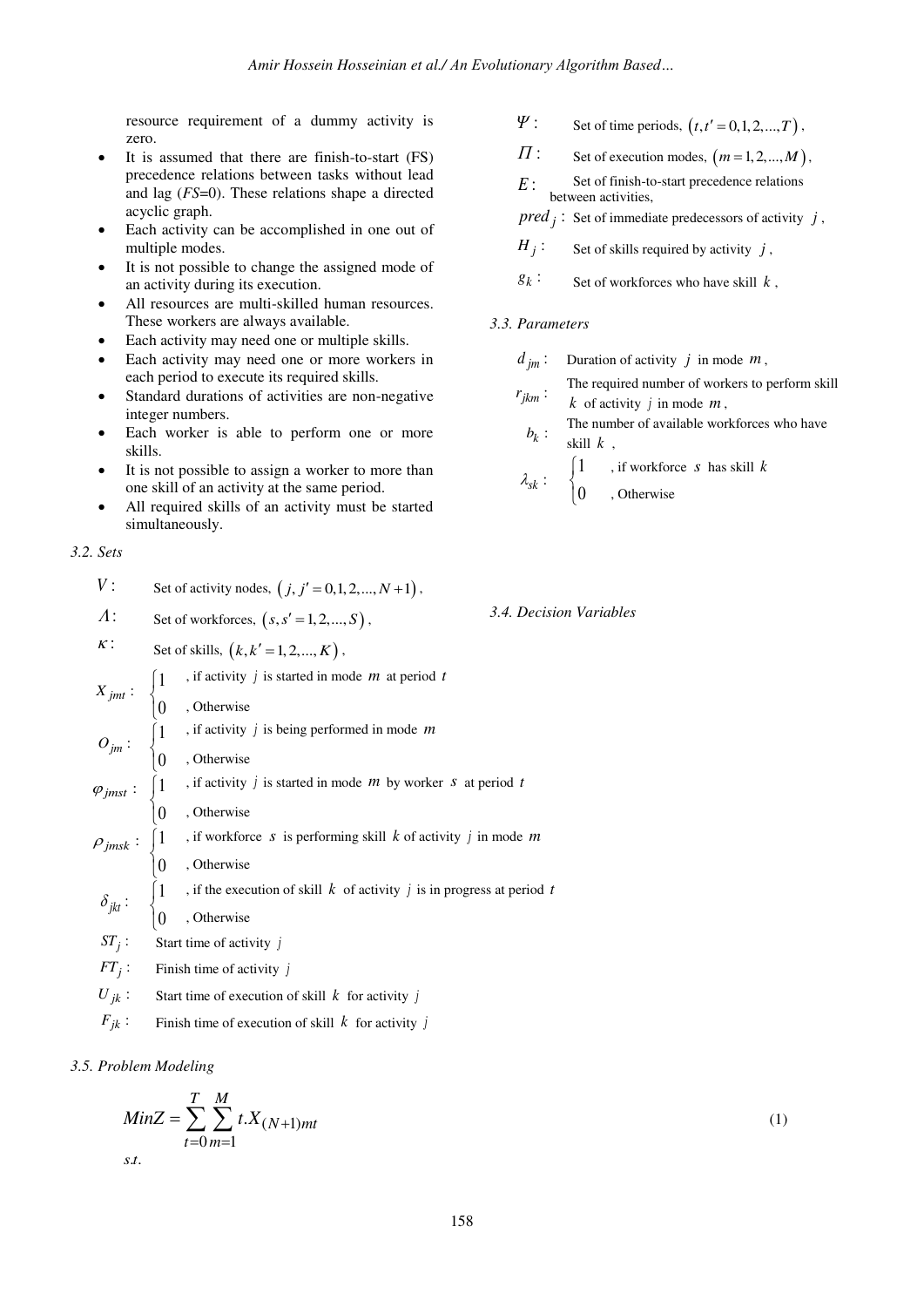$$
\sum_{m=1}^{M} \sum_{i=0}^{T} X_{jmt} = 1
$$
\n
$$
\sum_{m=1}^{M} \sum_{i=0}^{T} t X_{jmt} + \sum_{m=1}^{M} d_{jm} O_{jm} \leq \sum_{m=1}^{M} \sum_{i=0}^{T} t X_{j'mt}
$$
\n
$$
X_{jmt} \leq O_{jm}
$$
\n
$$
X_{jmt} \leq O_{jm}
$$
\n
$$
Y_{jmt} \leq O_{jm}
$$
\n
$$
Y_{jmt} \leq O_{jm}
$$
\n
$$
Y_{jmt} \leq O_{jm}
$$
\n
$$
Y_{jtm} \leq O_{jm}
$$
\n
$$
Y_{jtm} \leq O_{jm}
$$
\n
$$
Y_{jtm} \leq O_{jm}
$$
\n
$$
Y_{jtm} \leq O_{jm}
$$
\n
$$
Y_{jtm} \geq O_{jm}
$$
\n
$$
Y_{jtm} \geq O_{jm}
$$
\n
$$
Y_{jtm} \geq O_{jm}
$$
\n
$$
Y_{jtm} \geq O_{jm}
$$
\n
$$
Y_{jtm} \geq O_{jm}
$$
\n
$$
Y_{jtm} \geq O_{jm}
$$
\n
$$
Y_{jtm} \geq O_{jm}
$$
\n
$$
Y_{jtm} \geq O_{jm}
$$
\n
$$
Y_{jtm} \geq O_{jm}
$$
\n
$$
Y_{jtm} \geq O_{jm}
$$
\n
$$
Y_{jtm} \geq O_{jm}
$$
\n
$$
Y_{jtm} \geq O_{jm}
$$
\n
$$
Y_{jtm} \geq O_{jm}
$$
\n
$$
Y_{jtm} \geq O_{jm}
$$
\n
$$
Y_{jtm} \geq O_{jm}
$$
\n
$$
Y_{jtm} \geq O_{jm}
$$
\n
$$
Y_{jtm} \geq O_{jm}
$$
\n
$$
Y_{jtm} \geq O_{jm}
$$
\n
$$
Y_{jtm} \geq O_{jm}
$$
\n
$$
Y_{jtm} \geq O_{jm}
$$
\n
$$
Y_{jtm} \geq O_{jm}
$$
\n
$$
Y_{jtm} \geq O
$$

## *3.6. Model Description*

Equation (1) is the objective function of the MMSRCPSP which aims to minimize the completion time of project. Constraint (2) guarantees that each activity is performed in one mode and it starts exactly once. Constraint (3) takes care of precedence relations. Constraint (4) secures

that workforces assigned to skill  $k$  of activity  $j$  are able to perform this skill. Constraint (5) implies the logical relation between *Xjmt* and *Ojm* . Moreover, the logical relation between  $\varphi_{j m s t}$  and  $O_j m$  is reflected in Constraint (6), while the relation between  $\rho_{jmst}$  and  $O_{jmst}$  is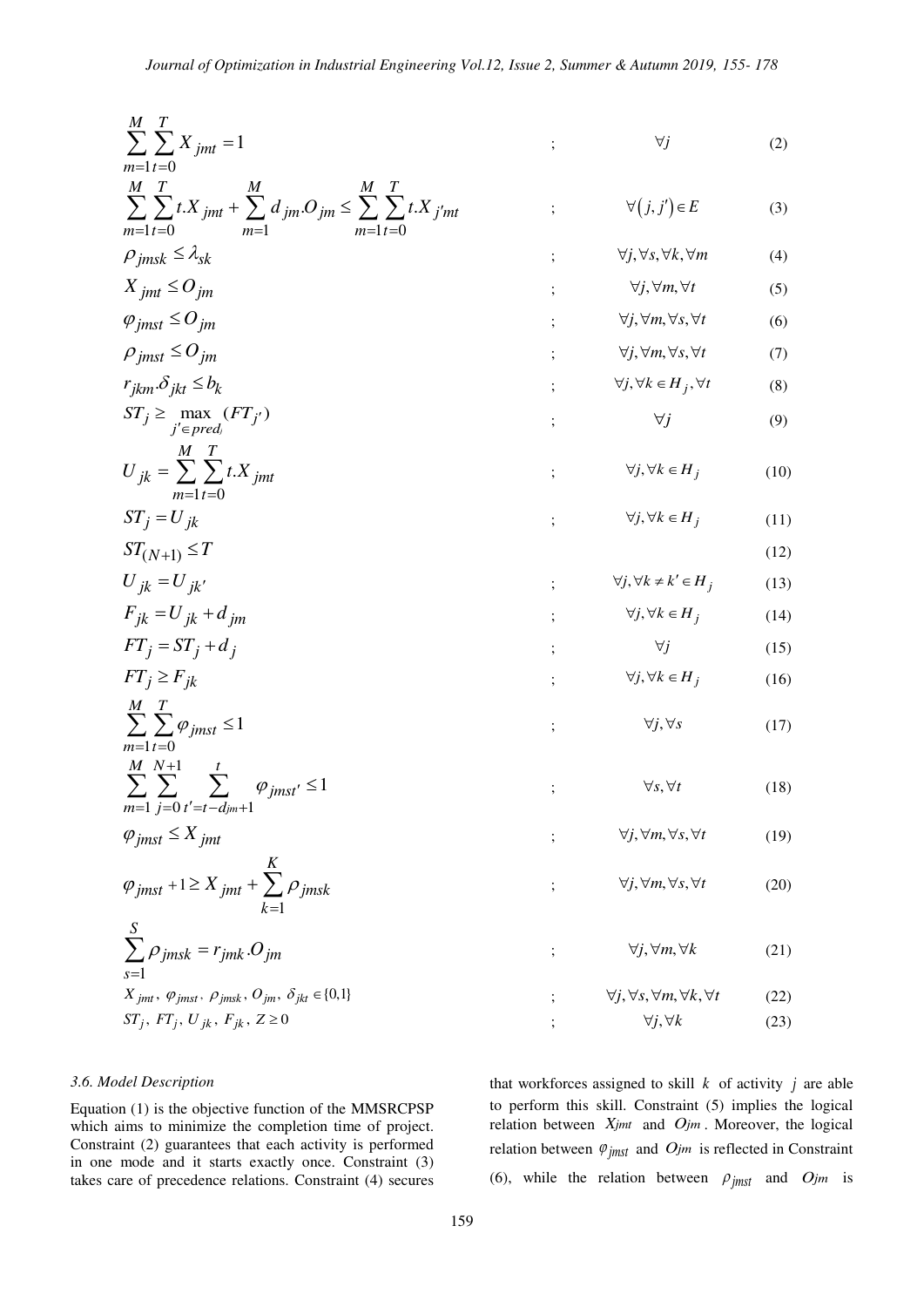preserved in Constraint (7). Constraint (8) satisfies resource limitations. Equation (9) determines the start time of activity  $j$ . Equation (10) computes the start time of execution of each needed skill. Equation (11) indicates that start time of each task is equal to the start time of its skills. Constraint (12) implies that the project completion time must be less than the project planning horizon. Equation (13) ensures that all required skills of an activity start concurrently. The completion time of a required skill is computed in Equation (14), whereas the finish time of an activity is determined in Equation (15). Constraint (16) states the logical relation between *FTj* and *Fjk* . Constraint (17) secures that at most one start time is determined for workers allocated to an activity. Constraint (18) guarantees that workforces assigned to each mode of an activity will not change during the execution of the activity. Constraints (19) and (20) secure that workers allocated to an activity start their work at once. Constraint (21) forces that the number of workers assigned to a task is equal to the number of required workforces to execute the activity. Ultimately, Constraints (22) and (23) indicate the type of decision variables.

## **4. Solution Approach**

#### *4.1. Solution representation*

In this paper, each chromosome is represented as a  $3 \times N$ vector, where  $N$  is the number of positions in each row. Each position is associated to a project activity. The first row of each chromosome is devoted to a precedencefeasible activity list. The first row which is known as

schedule representation shows the priority structure between the project activities. Two of the most important schedule representations for the RCPSP are (Hartmann and Kolisch, 2000): (1) the random-key (RK) representation, and (2) the activity-list (AL) representation. According to various experimental tests conducted by Hartmann and Kolisch (2000), the procedures based on activity-list representations are superior to other approaches. Hence, we use the AL representations to encode a project schedule. An activity list is a sequence of activities which represents the relative priority of each activity in comparison to other tasks. Each AL is a vector  $U = (j_0, j_1, ..., j_N, j_{N+1})$  in which the priority of the activity at the  $l-th$  position is higher than the priority of any activity at  $l'-th$  position for which  $l' > l$ . We assume that  $j_0$  and  $j_{N+1}$  belong to the activities 0 and  $N+1$ , respectively. In a precedencefeasible activity list, each activity is positioned after all its immediate predecessors (Ranjbar et al., 2008). The second row determines the processing modes of activities, while the third row shows the workforces assigned to each task. A sample chromosome is depicted in Figure 1. Suppose that activity "2" requires skills "1" and "4". This activity needs two workers in each period to perform skill "1" and it needs one worker to execute skill "4" in each period. Based on Figure 1, the workers "2" and "4" are assigned to activity "2" to perform skill "1", while the worker "1" is allocated to this activity to perform skill  $4"$ .



Fig.1. Example of chromosome representation

#### *4.2. The proposed genetic algorithm (PGA)*

In this section, a meta-heuristic algorithm is proposed to solve the MMSRCPSP. The structure of the proposed meta-heuristic is based on the genetic algorithm. The genetic algorithm has always been one of the most successful algorithm for optimization problems (Najafi and Salimi, 2018). For the proposed method, we present a novel tournament selection operator based on a hybrid

MADM method to select the best parents for generating new individuals. Moreover, two new strategies are presented to explore the solution space more accurately. For the proposed algorithm, new crossover and mutation operators are designed to produce feasible solutions. Figure 2 shows the overall structure of the proposed algorithm. The details of the developed genetic algorithm are described as follows.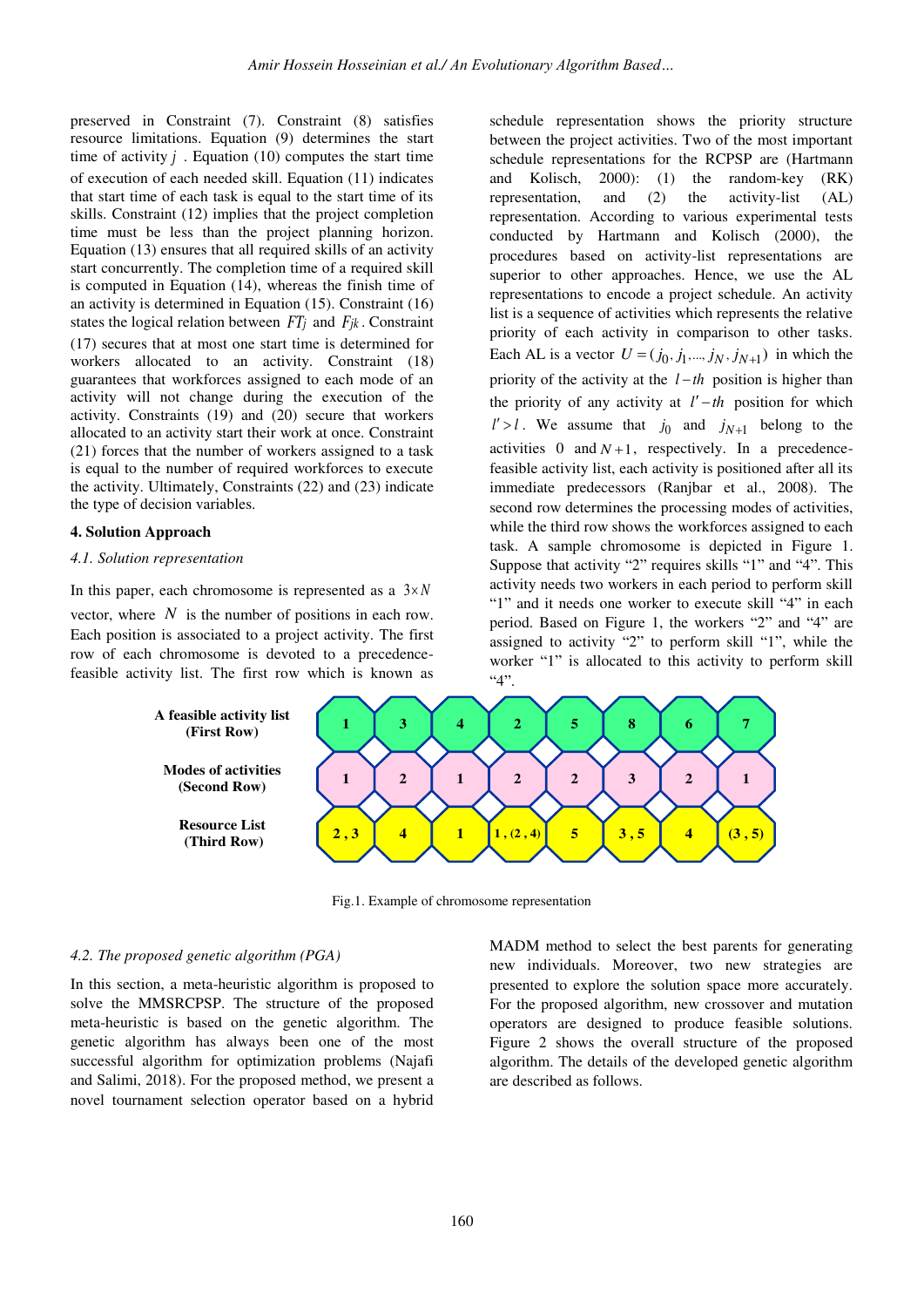|      | Algorithm: The proposed genetic algorithm (PGA)                                                |  |  |  |  |  |  |
|------|------------------------------------------------------------------------------------------------|--|--|--|--|--|--|
| 1.   | <b>Initialization:</b>                                                                         |  |  |  |  |  |  |
| 1.1. | Set the input parameters and generate a random initial population with size of Npop;           |  |  |  |  |  |  |
| 2.   | <b>Evaluation:</b>                                                                             |  |  |  |  |  |  |
| 2.2. | Evaluate individuals of initial population;                                                    |  |  |  |  |  |  |
| 3.   | <b>Selection (Proposed tournament selection operator):</b>                                     |  |  |  |  |  |  |
| 3.1. | Select several solutions randomly;                                                             |  |  |  |  |  |  |
| 3.2. | Use Shannon's entropy method to calculate weights of criteria described in Section 4.3;        |  |  |  |  |  |  |
| 3.3. | Employ the VIKOR method to prioritize the selected solutions;                                  |  |  |  |  |  |  |
| 3.4. | Keep the best ranked solution and repeat the selection procedure to choose another individual; |  |  |  |  |  |  |
| 4.   | Crossover:                                                                                     |  |  |  |  |  |  |
| 4.1. | Apply crossover operator on chosen parents to produce offspring;                               |  |  |  |  |  |  |
| 5.   | <b>Mutation:</b>                                                                               |  |  |  |  |  |  |
| 5.1. | Apply mutation operator on the chosen individual;                                              |  |  |  |  |  |  |
| 6.   | Combination:                                                                                   |  |  |  |  |  |  |
| 6.1. | Merge the population with the individuals generated by crossover and mutation operators;       |  |  |  |  |  |  |
| 7.   | Elitism:                                                                                       |  |  |  |  |  |  |
| 7.1. | Select the best <i>Npop</i> individuals of the combined population;                            |  |  |  |  |  |  |
| 8.   | <b>Proposed strategies:</b>                                                                    |  |  |  |  |  |  |
| 8.1. | Generate an integer random number ( $IRN$ ) on the interval [1, 2];                            |  |  |  |  |  |  |
| 8.2. | if $IRN = 1$                                                                                   |  |  |  |  |  |  |
| 8.3. | Use FPES described in Section 4.6 to explore solution space deeper;                            |  |  |  |  |  |  |
| 8.4. | elseif $IRN = 2$                                                                               |  |  |  |  |  |  |
| 8.5. | Use SPES described in Section 4.7 to explore solution space deeper;                            |  |  |  |  |  |  |
| 8.6. | endif                                                                                          |  |  |  |  |  |  |
| 9.   | <b>Termination:</b>                                                                            |  |  |  |  |  |  |
| 9.1. | Repeat the above procedure until the stopping criterion is met;                                |  |  |  |  |  |  |
|      | Fig. 2. Structure of the proposed genetic algorithm                                            |  |  |  |  |  |  |

## *4.3. Proposed tournament selection*

In this section, a new tournament selection operator is proposed to choose appropriate individuals for reproduction. The basic tournament selection operator selects a predefined number of random chromosomes of the population. The selected chromosomes compete with each other based on their fitness values. The solution with the best fitness value will be chosen as a parent. This procedure repeats to find another parent (Miller and Goldberg, 1996). The drawback of this method is that the chromosome with the least fitness value will never find a chance to be chosen. The selection procedure should consider equal opportunities for all individuals to be chosen as participants in the reproduction. The proposed tournament selection operator gives chance to all individuals to be selected as parents. Hence, the probability of finding diverse solutions is increased substantially. Based on the proposed method, several chromosomes are chosen randomly from the population. For the chosen chromosomes, we consider two criteria as follows:

1. The fitness value of solutions. Since the make-span of the project is considered as the fitness value of each schedule, lower fitness values are preferred (negative criterion).

2. For each selected chromosome, a real random number on the interval [0, 1] is generated. These random numbers indicate the probability of selection for reproduction. The higher the probability of a solution, the higher the chance of selection for reproduction (positive criterion).

Based on the description given above, a decision matrix is created, where the rows and columns indicate the chosen chromosomes and criteria, respectively. In the next step, the chromosomes are ranked based on a hybrid multiattribute decision making technique called the Entropy-VIKOR. This hybrid MADM technique employs the Shannon's entropy (Lotfi and Fallahnejad, 2010) method to determine the weights of criteria. Since different decision matrices are obtained in each iteration, the Shannon's entropy method is utilized to determine the weights of criteria with respect to the chosen chromosomes. The advantage of Shannon's entropy method is that the weights of criteria are calculated based on characteristics of alternatives rather than biased judgments. Thereafter, the VIKOR method (Opricovic and Tzeng, 2004) is used to prioritize the alternatives. The VIKOR method enables the proposed tournament selection operator to choose the best individual in terms of both criteria in each iteration.

The Shannon's entropy method is one of the renowned methods to acquire the weights of criteria and it consists of the following steps (Lotfi and Fallahnejad, 2010):

**Step 1.** Create a decision matrix, where the rows and the columns represent the chromosomes and criteria, respectively. Suppose that the decision matrix has  $\Gamma(\gamma=1,..., \Gamma)$  rows and  $CR(c=1,..., CR)$  columns, respectively. The element in the intersection of  $\gamma^{th}$  row and  $c^{th}$  column is denoted as  $a_{\gamma c}$ .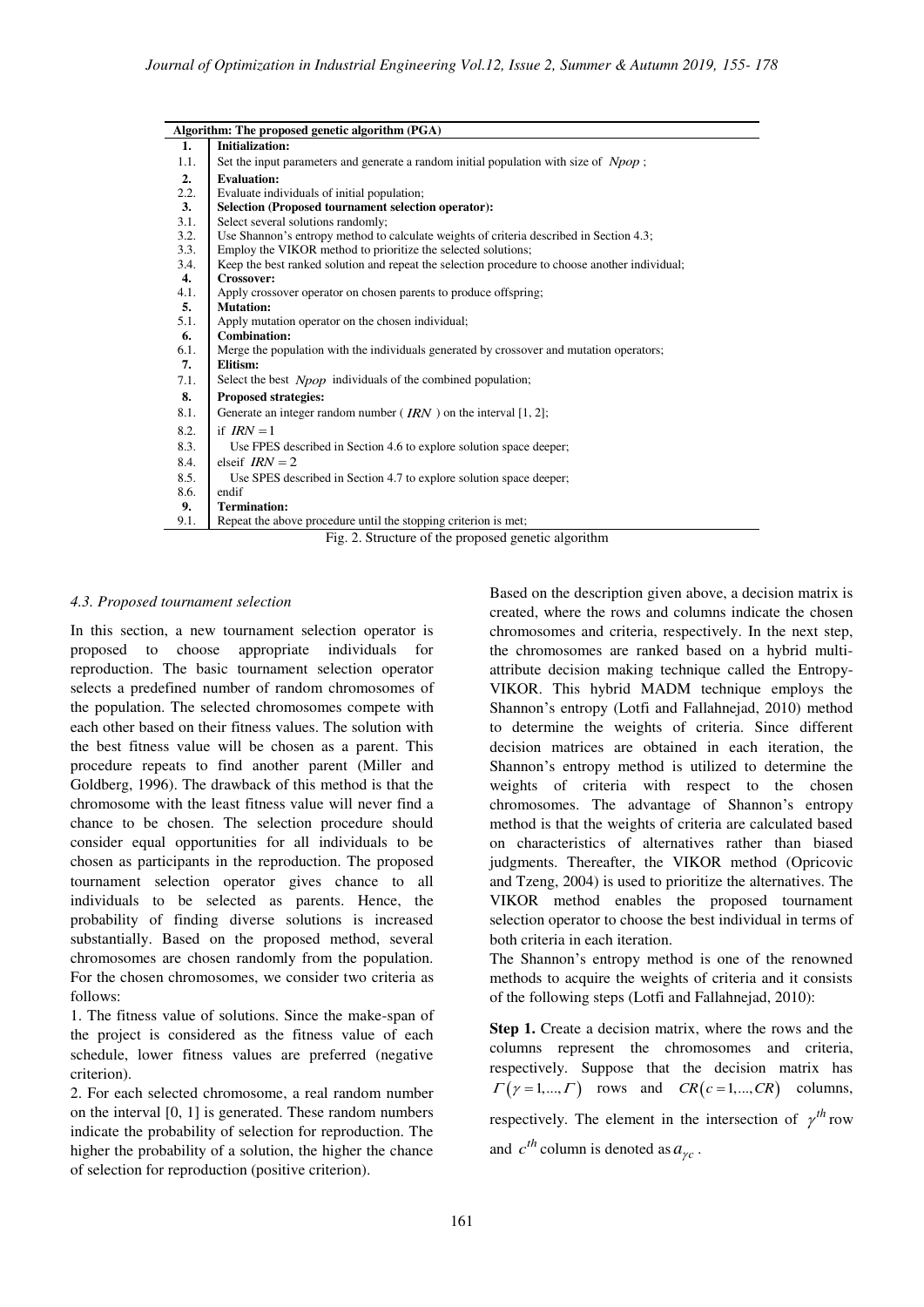**Step 2.** Normalize the decision matrix. This step deals with normalizing raw elements of decision matrix when elements have different measurement units and scales. Normalization process makes the variables comparable to each other. In this process, the elements of decision matrix measured on different scales are transformed into a common scale. The normalized decision matrix is obtained using the following formula (Lotfi and Fallahnejad, 2010):

$$
\mathcal{G}_{\gamma c} = \frac{a_{\gamma c}}{\sum_{\gamma=1}^{F} a_{\gamma c}} \qquad \forall c = 1, 2, ..., CR
$$
\n(24)

Where,  $\theta_{\gamma c}$  is the normalized element in the intersection

of  $\gamma^{th}$  row and  $c^{th}$  column.

**Step 3.** Compute the entropy of each criterion. The entropy of  $c^{th}$  criterion is denoted as  $Ent_c$  calculated by Eq. 25 (Lotfi and Fallahnejad, 2010):

$$
Ent_c = -Ent_0 \sum_{\gamma=1}^{T} \vartheta_{\gamma c} . Ln(\vartheta_{\gamma c}) \quad \forall c = 1, 2, ..., CR \qquad (25)
$$

Where,  $Ent_0$  denotes the entropy constant and can be computed by Eq. 26 [95]:

 $Ent_0 = (Ln(\Gamma))^{-1}$ 

*CR*

**Step 4.** Compute the degree of diversification for each criterion. The degree of diversification for  $c^{th}$  criterion is represented as  $\tau_c$ , which can be computed as follows (Lotfi and Fallahnejad, 2010):

$$
\tau_c = 1 - Ent_c \qquad \forall c = 1, 2, ..., CR \tag{27}
$$

**Step 5.** Calculate the importance of each criterion using the following formula (Lotfi and Fallahnejad, 2010):

$$
w_c = \frac{\tau_c}{\sum_{c=1}^{CR} \tau_c} \qquad \forall c = 1, 2, ..., CR
$$
 (28)

Where,  $w_c$  is the weight of  $c^{th}$  criterion. Having obtained the normalized weights of criteria by the Shannon's entropy method, the VIKOR method is applied to prioritize chromosomes based on their fitness value and corresponding probability of selection. The VIKOR method gives a compromise-ranking list based on the weights of criteria (Opricovic and Tzeng, 2004). According to this method, the alternatives are ranked based on the measure of closeness to the ideal solution. The VIKOR method consists of the following steps to rank the chromosomes (Opricovic and Tzeng, 2004; Opricovic and Tzeng, 2007):

 $I = (Ln(T))^{-1}$  values of all criteria among solutions.  $f_{(26)}^*$  and  $f_c^-$  are **Step 1.** Determine the best  $(f_c^*)$  and the worst  $(f_c^-)$ obtained by Eqs. 29 and 30, respectively if the  $c^{th}$  metric represents a benefit (Opricovic and Tzeng, 2004):

$$
f_c^* = \max_{\gamma} f_{\gamma c} \qquad \forall \gamma = 1, 2, ..., \Gamma \qquad \forall c = 1, 2, ..., CR
$$
 (29)

$$
f_c^- = \min_{\gamma} f_{\gamma c} \qquad \forall \gamma = 1, 2, ..., \Gamma \qquad \forall c = 1, 2, ..., CR
$$
 (30)

On the other hand, if the  $c^{th}$  metric represents a cost,  $f_c^*$ 

 $f_c^*$  and  $f_c^-$  are acquired by Eqs. 31 and 32, respectively (Opricovic and Tzeng, 2004):

$$
f_c^* = \min_{\gamma} f_{\gamma c} \qquad \forall \gamma = 1, 2, ..., \Gamma \qquad \forall c = 1, 2, ..., CR \qquad (31)
$$

$$
f_c^- = \max_{\gamma} f_{\gamma c} \qquad \forall \gamma = 1, 2, ..., \Gamma \qquad \forall c = 1, 2, ..., CR
$$
 (32)

**Step 2**. Calculate the maximum group utility ( $\zeta$ ) and the

 $\xi_{\gamma}$ ) and the minimum individual regret of the opponent  $(R_{\gamma})$  values by the following formulas (Opricovic and Tzeng, 2004):

$$
\xi_{\gamma} = \sum_{c=1}^{K} w_c \left( f_c^* - f_{\gamma c} \right) / \left( f_c^* - f_c^- \right) \qquad \forall \gamma = 1, 2, ..., \Gamma
$$
\n
$$
R_{\gamma} = \max_{c} \left[ w_c \left( f_c^* - f_{\gamma c} \right) / \left( f_c^* - f_c^- \right) \right] \qquad \forall \gamma = 1, 2, ..., \Gamma
$$
\n(33)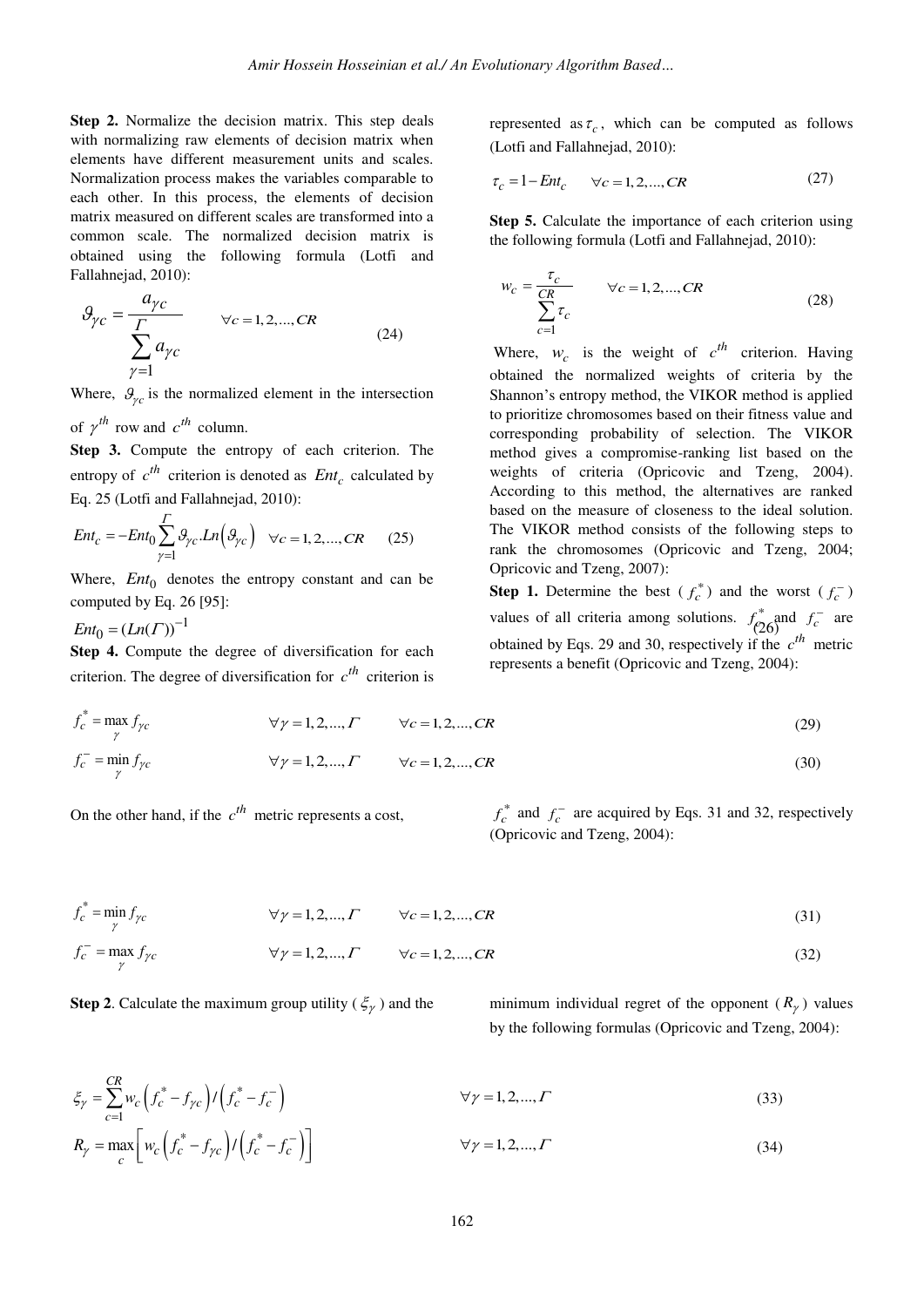**Step 3**. Compute the VIKOR index for each

alternative  $(Q_{\gamma})$  ( $\forall \gamma = 1,..., \Gamma$ ) using Eq. 35 (Opricovic and Tzeng, 2004):

$$
Q_{\gamma} = \nu \left(\xi_{\gamma} - \xi^* \right) / \left(\xi^- - \xi^* \right) + (1 - \nu) \left(R_{\gamma} - R^* \right) / \left(R^- - R^* \right)
$$

Where, v and  $(1 - v)$  represent the weights for the strategies of maximum group utility and individual regret, respectively. In this paper,  $U$  is set to 0.5. In Eq. 35,  $\xi^* = \min \xi_\gamma, \quad \xi^- = \max \xi_\gamma, \quad R^* = \min R_\gamma, \text{ and } R^- = \max R_\gamma$ .

**Step 4**. Rank the alternatives (chromosomes) by sorting the values  $\xi$ ,  $R$  and  $Q$  in ascending order. Three ranking lists are obtained by sorting these values.

**Step 5.** Propose the alternative with the minimum VIKOR index as a compromise solution. The solution with the least VIKOR index is the best-ranked solution if the following conditions are satisfied (Opricovic and Tzeng, 2007):

**Condition 1.** The first condition is known as "Acceptable advantage":

$$
Q(a'') - Q(a') \ge DQ \tag{36}
$$

Where,  $a'$  and  $a''$  are the first and second alternatives in the ranking list of  $Q$ .  $DQ$  is computed using the following formula:

Table 1

The decision matrix and the normalized decision matrix of the example

| Solutions |                     | Decision matrix        | Normalized decision matrix |                        |  |  |
|-----------|---------------------|------------------------|----------------------------|------------------------|--|--|
|           | First criterion (-) | Second criterion $(+)$ | First criterion (-)        | Second criterion $(+)$ |  |  |
|           | 59                  | 0.4375                 | 0.1578                     | 0.1503                 |  |  |
|           | 65                  | 0.5270                 | 0.1738                     | 0.1810                 |  |  |
| 10        | 71                  | 0.6547                 | 0.1898                     | 0.2249                 |  |  |
| 15        | 87                  | 0.7134                 | 0.2326                     | 0.2451                 |  |  |
| 20        | 92                  | 0.5785                 | 0.2460                     | 0.1987                 |  |  |

Based on the normalized decision matrix, the weights of the first and the second criteria have been obtained as  $w_1 = 0.5071$ and  $w_2 = 0.4929$ , respectively. Table 2 reports the weighted normalized decision matrix.

Table 2 The weighted normalized decision matrix of the example

| Solutions | Weighted normalized decision matrix |                        |  |  |  |  |  |
|-----------|-------------------------------------|------------------------|--|--|--|--|--|
|           | First criterion (-)                 | Second criterion $(+)$ |  |  |  |  |  |
|           | 0.0800                              | 0.0741                 |  |  |  |  |  |
| 5         | 0.0881                              | 0.0892                 |  |  |  |  |  |
| 10        | 0.0962                              | 0.1109                 |  |  |  |  |  |
| 15        | 0.1180                              | 0.1208                 |  |  |  |  |  |
| 20        | 0.1247                              | 0.0979                 |  |  |  |  |  |

Thereafter, the VIKOR method is used to rank the chromosomes. Table 3 shows the values of  $\xi$ ,  $R$  and  $Q$ for all chromosomes. The results show that the tenth solution has achieved the best rank among all

chromosomes. The tenth solution is selected as one of the parents for reproduction and other solutions will return to the population. This process continues to find another parent. The structure of the proposed tournament selection operator is depicted in Figure 3.

163

 $\forall \gamma = 1, 2, ..., \Gamma$ (35)

$$
DQ = 1/\left(\Gamma - 1\right) \tag{37}
$$

**Condition 2.** The second condition is called "Acceptance stability in decision-making". To meet this condition, the alternative  $a'$  must have the best rank in ranking lists of  $\zeta$  and *R* as well. This compromise solution is consistent within a decision-making procedure. If one of the conditions is not met, a set of compromise solutions is presented as follows:

1. When the second condition is not satisfied, the alternatives  $a'$  and  $a''$  are proposed.

2. When the first condition is not met, the alternatives  $a', a'',..., a^{(P)}$  are proposed.  $a^{(P)}$  is acquired by the following relation:

$$
Q(a^{(P)}) - Q(a') < DQ \tag{38}
$$

Suppose that the third, the fifth, the tenth, the fifteenth and the twentieth solutions have been chosen randomly from the population for tournament selection. Table 1 shows the decision matrix and the normalized decision matrix, where the rows and columns represent the chromosomes and criteria, respectively.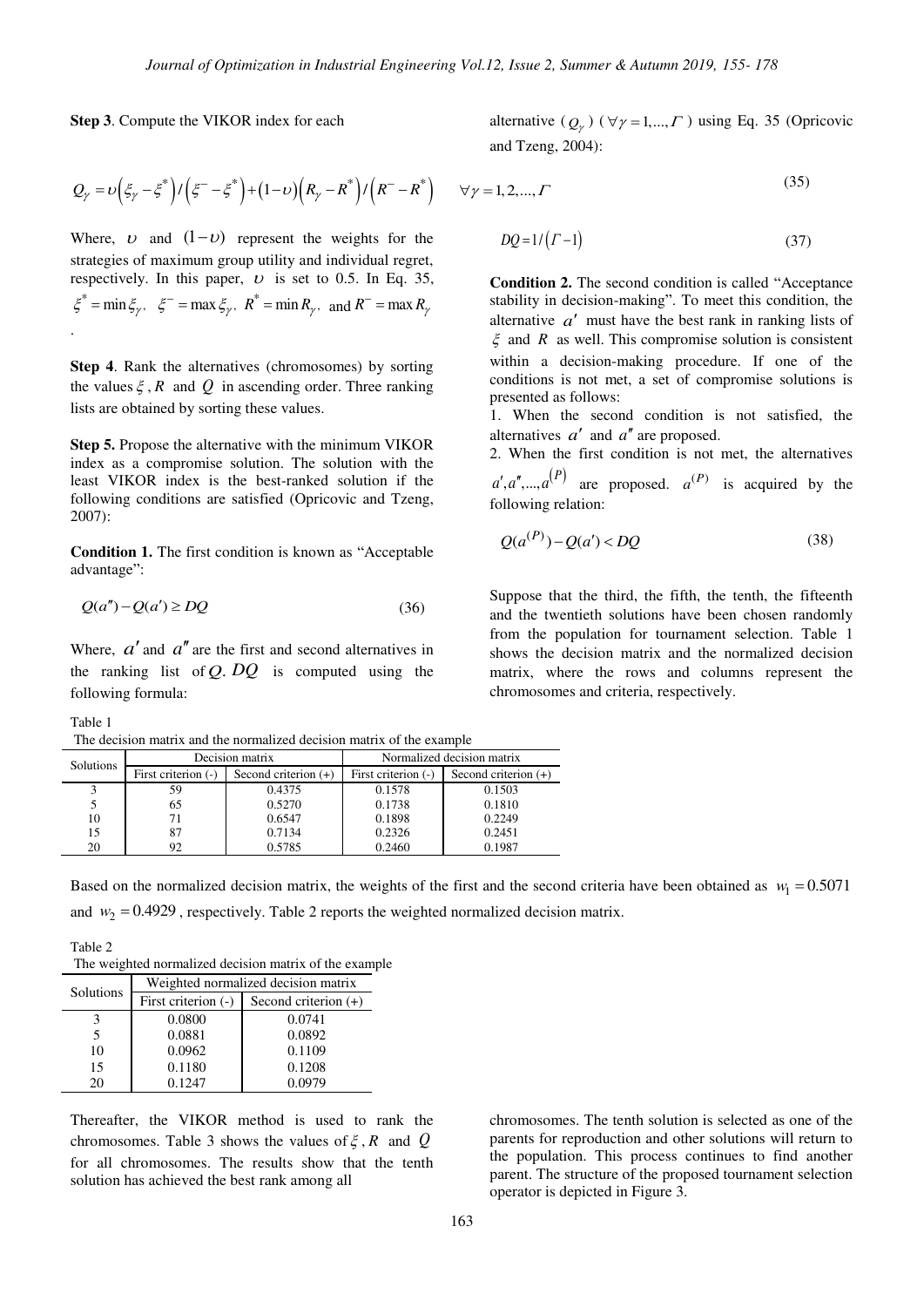Table 3

|                                       | The ranking of solutions |        |        |        |               |  |                      |    |  |    |
|---------------------------------------|--------------------------|--------|--------|--------|---------------|--|----------------------|----|--|----|
| $\zeta$ , R and Q values of solutions |                          |        |        |        |               |  | Ranking of solutions |    |  |    |
|                                       |                          |        | 10     | 15     | 20            |  |                      | 10 |  | 20 |
|                                       | 0.4929                   | 0.4252 | 0.2893 |        | 0.4303 0.7481 |  |                      |    |  |    |
| R                                     | 0.4929                   | 0.3330 | 0.1844 | 0.4303 | 0.5071        |  |                      |    |  |    |
|                                       | 0.6999                   | 0.3784 | 0.0000 | 0.5346 | 1.0000        |  |                      |    |  |    |



Fig. 3. Procedure of the proposed tournament selection

#### *4.4. Crossover operator*

The crossover operator uses two parents selected by the procedure described in Section 4.3. These parents are denoted as *P*1 and *P*2 to generate two offspring represented as *CH*1 and *CH*2 . Having selected *P*1 and *P*2 , the following phases are required to produce *CH*1 and *CH*2 .

#### **First Phase (Generating feasible activity lists)**

Two random integer numbers are generated on the interval [1, *N*] to select two activities from *P*1 and *P*2 , respectively. The selected activities are denoted as *SA*1 and *SA*2 . To generate precedence feasible activity lists, the chosen activities can be placed anywhere between their nearest predecessor and nearest successor (Bouleimen and Lecocq, 2003). In this respect, the positions of the nearest predecessor and the nearest successor of the selected tasks are identified on activity lists of *P*1 and *P*2 . The feasible activity list of *CH*1 is created by locating *SA*1 in a random position between its nearest predecessor and nearest successor on *P*2 . The feasible activity list of *CH*2 is produced in a similar way. The *SA*2 is placed in a random position between its nearest predecessor and successor on *P*1 . Figure 4 shows activity lists of two solutions as *P*1 and *P*2 . Let *SA*1 and *SA*2 be "4" and "5", respectively. The highlighted genes on *P*1 show the positions between the nearest predecessor and the nearest successor of activity "5" . Similarly, the highlighted genes on *P*2 depict the positions between the nearest predecessor and the nearest successor of activity "4". An activity list is created for *CH*1 by placing the activity 4 anywhere within the highlighted genes on the second parent. The activity list of *CH*2 is produced by locating the activity 5 within the highlighted genes on the first parent. Assume that the sixth position of *P*2 has been chosen for activity 4 to move. Besides, the activity 5 moves to the fifth gene of *P*1. Figure 4 demonstrates the precedence-feasible activity lists of *CH*1 and *CH*2 .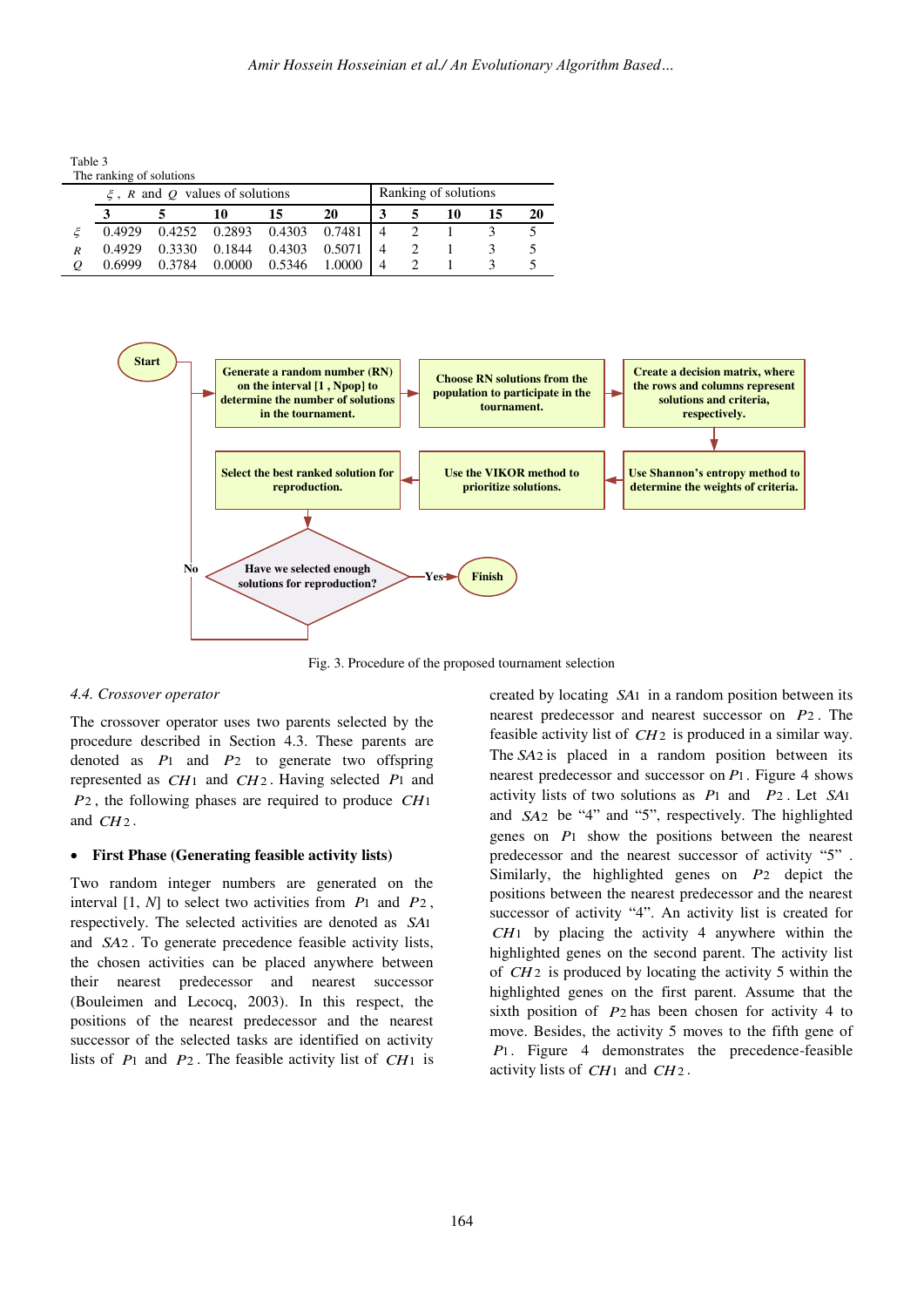

Fig. 4. Generating feasible precedence activity lists for  $\text{CH}_1$  and  $\text{CH}_2$ 

## **Second Phase (Generating lists of assigned modes)**

The proposed crossover chooses a predetermined number of random activities. The modes assigned to selected activities on *P*1 will be allocated to these activities on *CH*2 . The remaining activities on *CH*2 take their execution modes from *P*2 . On the other hand, the execution modes of the selected activities on *P*2 will be assigned to these tasks on *CH*1 . The remaining activities

on *CH*1 take their processing modes from *P*1 . Suppose that activities "2", "3" and "4" have been chosen randomly to change their processing modes on *CH*1 and *CH*2 . The modes assigned to activities "2", "3" and "4" on *P*1 will be the modes of these tasks on*CH*2 . On the opposite side, the modes of selected activities on *P*2 will be the modes of these activities on*CH*1 . The procedure of determining the modes of activities on *CH*1 and *CH*2 is illustrated in Figure 5.



Fig. 5. Determining modes of activities on the offspring

#### **Third phase (Generating resource lists)**

The selected activities in the second phase are considered in this phase as well. The workforces allocated to selected tasks on *P*1 will be assigned to these activities on*CH*2 . The remaining activities on *CH*2 take their required workers from *P*2 . On the opposite side, the workforces assigned to selected activities on *P*2 will be allocated to these tasks on*CH*1 . The remaining activities take their required workers from *P*1 . Figure 6 illustrates the third row of *CH*1 and *CH*2 .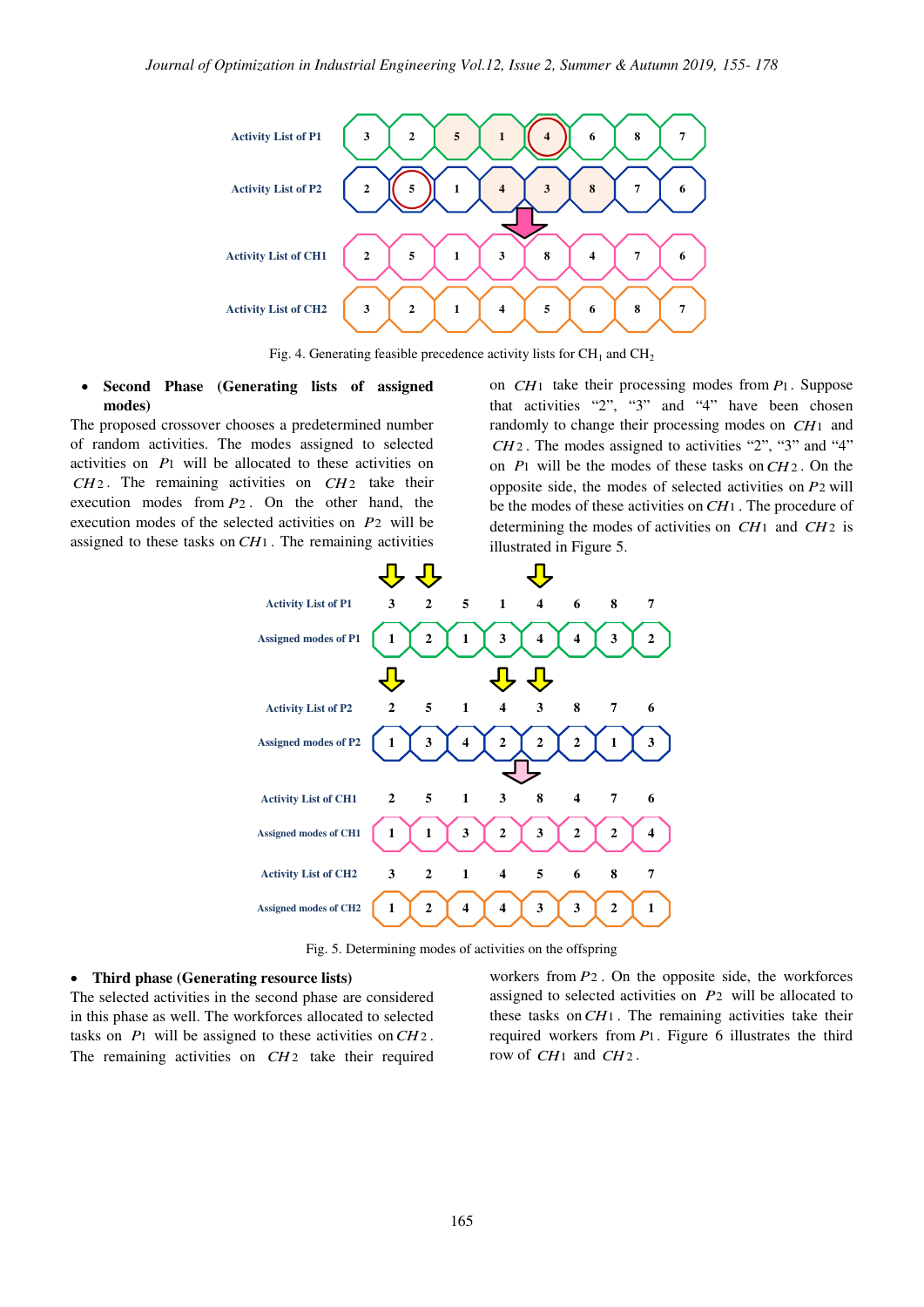

Fig.6. Procedure used to generate resource lists of offspring

#### *4.5. Mutation operator*

Mutation is an operator used in the genetic algorithm that changes one or several genes of a chromosome to generate new individuals. This operator prevents the algorithm from converging to a local optima (Deb et al., 2002). To use the mutation operator, a solution is selected randomly from the population as a candidate to be mutated. Since the solution representation in this paper consists of three parts, the proposed mutation operator in this paper generates a new individual in three phases. These phases are described as follows.

#### **First Phase (Generating feasible activity lists)**

In this section, a heuristic is proposed to produce a feasible activity list from a candidate solution. This method selects a random activity from the activity list of the candidate solution at the initial step. Then, the positions of the nearest predecessor and the nearest successor of the selected activity are determined. These positions form a set called  $FP<sup>2</sup>$ .  $FP<sub>j</sub>$  is a set consisting of the positions between the nearest predecessor and the nearest successor of the activity  $j$ . To determine the new position of the activity  $j$ , the length of the  $FPj$  is multiplied by a real random number on the interval [0, 1]. The outcome will be rounded up which is called *q* . Thereafter, the  $q-th$  member of  $FP_j$  is chosen as the new position of the activity *j* . Figure 7 shows an activityon-node network of a sample project, where the activities 0 and 9 are the dummy start and finish tasks, respectively.



Figure 8 shows an activity list for the project illustrated in Figure 7. Suppose that activity "4" has been chosen to change its position in order to generate a new precedencefeasible activity list. Hence, the  $FP4$  will be  $\{2,3,4,5,6\}$ . For  $q = 0.93$ , we have  $\lceil 5 \times 0.93 \rceil = 5$ . Thus, the fifth member of the *FP*4 determines the new position of activity "4". The activity "4" takes the sixth position and a new precedence feasible activity list is created. Figure 8 shows the new activity list.

<u>.</u>

<sup>2.</sup> Feasible positions (FP)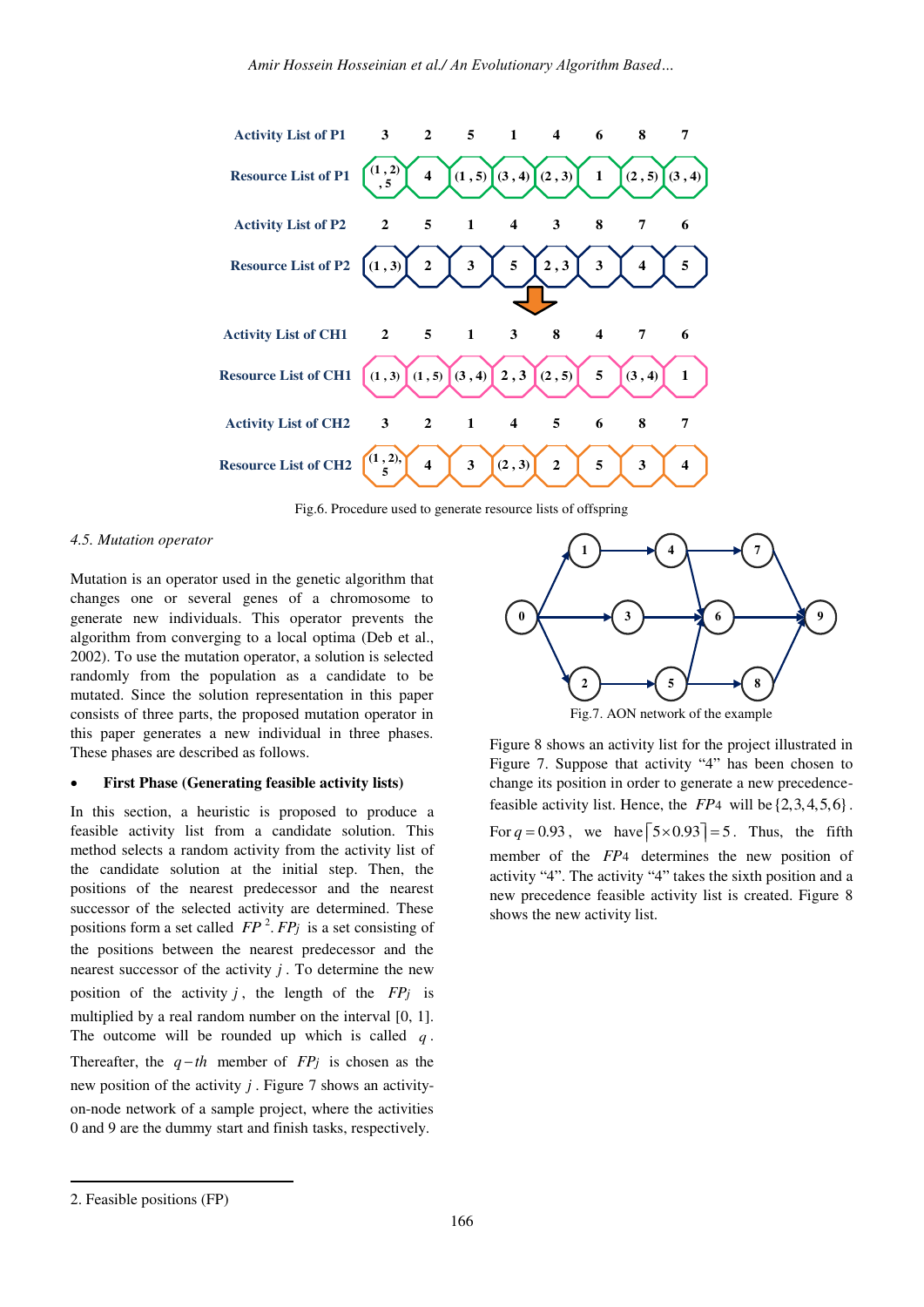

Fig. 8. Procedure used to produce feasible activity list of mutant

 **Second phase(Generating lists of assigned modes)** 

A new procedure is presented to determine the modes assigned to activities on a mutated solution. In this procedure, several activities are selected randomly from the candidate solution to change their corresponding execution modes. The new mode of the selected activity *j* ( *NMj* ) on the mutated solution is determined using the following formula:

$$
NM_j = \left\lceil M - CM_j + rand() \right\rceil
$$

.

(39) Where, *M* denotes the number of available modes and *CMj* represents the current mode of activity *j* on the candidate solution. *rand*() is a random number from the interval [0,1]. Suppose that activities "1", "4" and "5" have been selected randomly from the candidate solution to change their corresponding modes on the mutated solution. Figure 9 shows the assigned modes of the activities on the mutated solution



Fig. 9. Procedure used to determine modes of activities on mutant

#### **Third phase (Generating resource lists)**

Several activities are chosen randomly to change their corresponding workforces. Due to the modes assigned to activities on mutated solution, the workers are altered. The workforces of chosen tasks will be substituted with other workers who are capable to perform required skills.

## *4.6. First Proposed Exploring Strategy (FPES)*

The procedure initiates with generating a random number  $(RN)$  on the interval  $[1, Npop]$ . For  $RN$  number of solutions in the population, a hierarchical neighborhood structure is generated. In this structure, for each solution, a specific number of neighboring solutions are generated. The mutation operator is used to produce neighboring solutions. Each hierarchical neighborhood structure consists of multiple levels. Suppose that the first and the tenth solutions have been selected from the population. Figure 10 shows the hierarchical neighborhood structures for these solutions.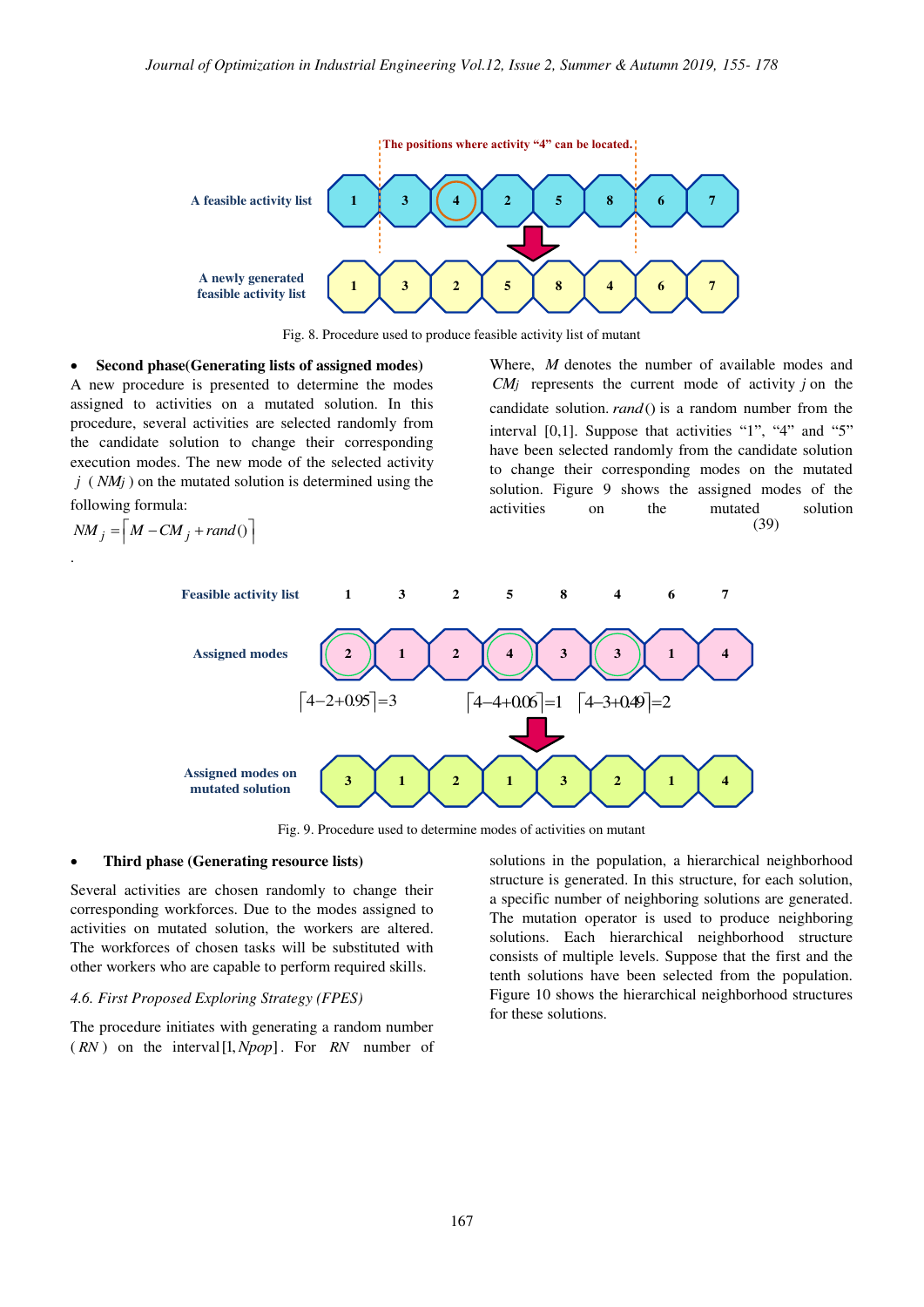

Fig. 10. Hierarchical neighborhood structures for the first and the tenth solutions

Neighboring solutions are compared to each other in terms of fitness value to determine the best individual. Then, the best neighboring solution is compared to the chromosome which belongs to the upper level. If the best neighboring individual has better fitness value, it wins the competition against the solution of the upper level. Otherwise, the best neighboring solution will be the winner with a probability  $Pr(Pr \in [0,1])$ . This approach helps to explore the solution space to find diverse chromosomes. The number of levels ( *NL* ) and the

number of solutions in each level ( *NSL* ) are two of the most significant parameters that affect the quality of exploring the solution space. These comparisons are performed from the lowest level to the first level, continuously. Figure 11 illustrates the tournament held between the neighboring solutions of the tenth solution of the population. As shown in Figure 11, the S10.1.1.1 has won the competition against S10. Thus, the S10.1.1.1 will take the place of S10 in the population and it will be transferred to the next iteration as a member of population.



Fig. 11. Tournament held between neighboring solutions of the tenth solution

The higher the values of *NL* and *NSL* , the higher the chance of finding high quality and diverse solutions. However, higher values of *NL* and *NSL* will increase the computational time, significantly. Hence, it is crucial to

#### *4.7. Second Proposed Exploring Strategy (SPES)*

This heuristic requires  $NL$  ( $NL > 1$ ) and *NSL* parameters as well. At the initial step, for each solution in the population, we generate *NSL* neighboring solutions using

set these parameters in such a way that not only diverse and high quality solutions are found, but also the computational time is not substantially increased.

the mutation operator. The newly generated solutions are compared to each other to determine the individual with the best fitness value. If the fitness values of both neighboring solutions are the same, one of them is chosen randomly. The next neighboring solutions for the next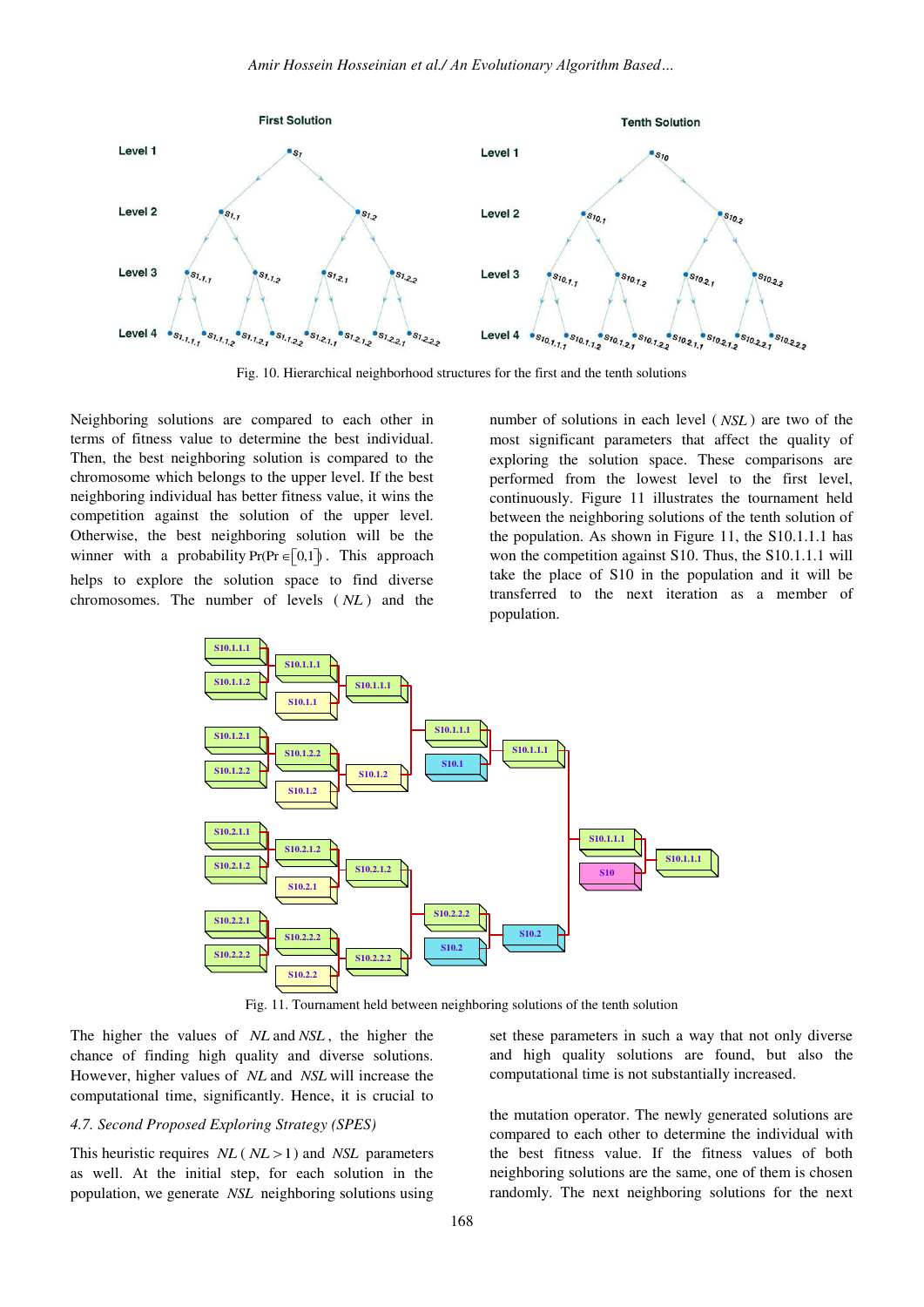level are generated from the chosen solution in the upper level. This procedure continues for a predefined number of levels  $(NL)$ . Having reached the  $NL-th$  level, the process stops and the chosen solutions of all levels are compared to each other in order to detect the best

individual. In case of prevailing the current solution in the population, the best neighboring solution will replace the current one in the population. Let  $NL = 4$  and  $NSL = 2$ . Figure 12 depicts this procedure for the tenth solution of the population.



Fig.12. Competitions between solutions in SPES

As illustrated in Figure 13, the S10.2.1.1 has not only won the competition against its predecessors, but also it defeats the S10 as well. Thus, the S10.2.1.1 will take the place of the S10 in the population.





## **5. Experimental Results**

We calibrate the parameters of the MMSRCPSP in Section 5.1, while the input parameters of algorithms are tuned via the Taguchi method in Section 5.2. As mentioned previous sections, the proposed algorithm is compared with the harmony search method (Mehdizadeh and Kivi, 2014), classical genetic algorithm (Hassanpour et al., 2017), and the state-of-the-art neurogenetic algorithm (Agarwal et al., 2015). The performance measures used to compare the algorithms are described in Section 5.3. In Section 5.4, the algorithms are compared

Table 4

| The values of parameters |  |
|--------------------------|--|
|--------------------------|--|

| <b>Parameters</b>                                         | <b>Value</b> |
|-----------------------------------------------------------|--------------|
| The number of required skills $(K)$ for the whole project | U[3,10]      |
| The required number of skills by an activity              | U[1,K]       |

to each other in terms of performance measures. All optimizers were coded in the MATLAB R2015b software and run on a personal computer with a 2.33 GHz Intel Quad Core CPU and 4-GB RAM.

#### *5.1. Tuning parameters of MMSRCPSP*

To evaluate the effectiveness of the algorithms, 40 test instances have been generated using ProGen software. Since there are no specific test problems for the MMSRCPSP, the chosen test problems have to be tuned by adding some additional data. Table 4 shows the required data for test problems.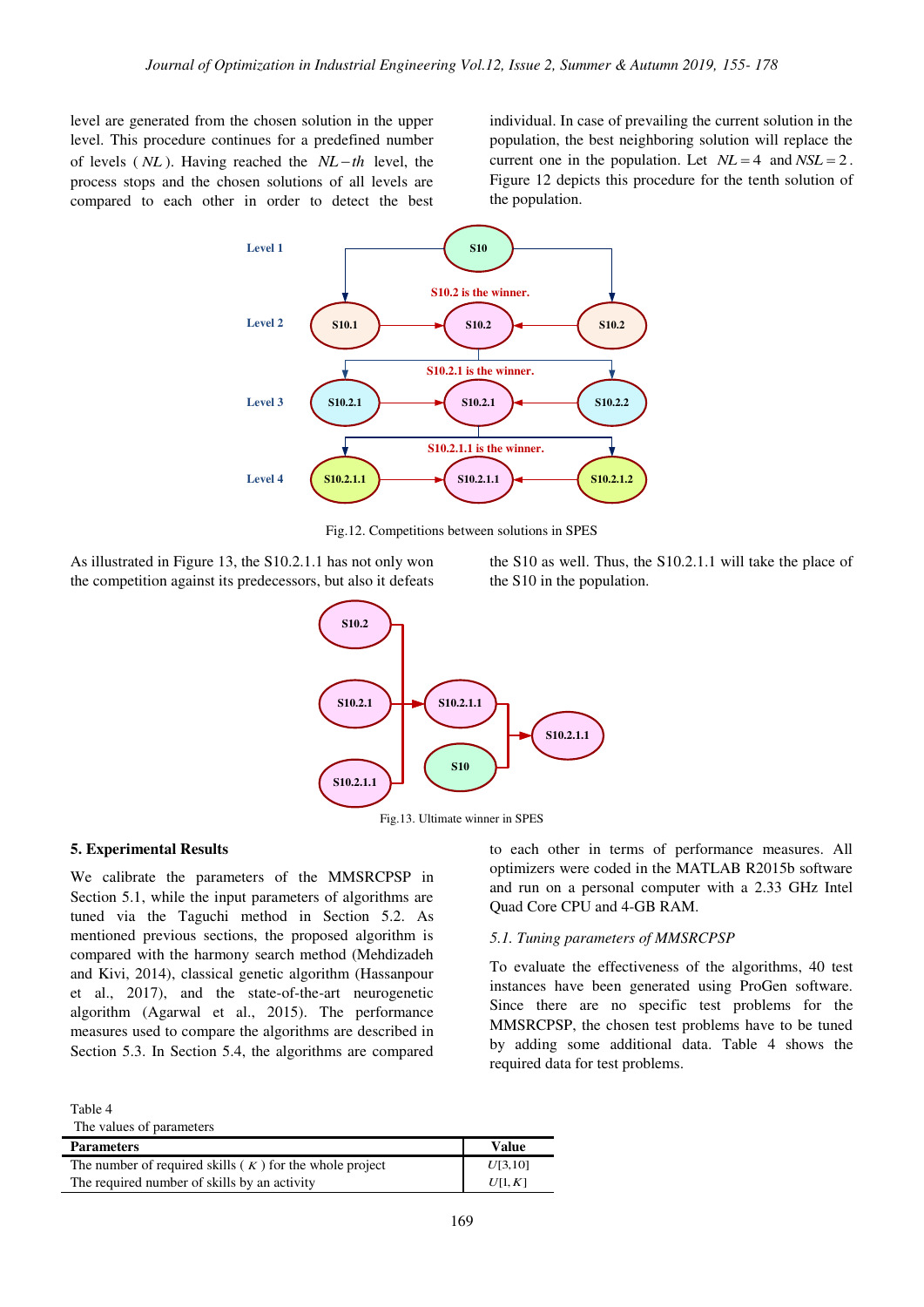| The required number of workers to perform each skill in a               | U[1,3] |  |  |  |
|-------------------------------------------------------------------------|--------|--|--|--|
| determined mode                                                         |        |  |  |  |
| The available number capable workforces to perform skill $k$<br>U[1, 5] |        |  |  |  |

We classify test problems into small size and large size instances. Test problems 1 to 20 are projects with 30 non-dummy activities considered as small size benchmark instances, while test problems 21 to 40 are projects with 120 non-dummy activities considered as large size benchmark problems. Table 5 shows the characteristics of test problems.

| ante |  |
|------|--|
|------|--|

Characteristics of test instances

| Problem No.    | N  | М              | S  | K | Problem No. | N   | М | S  | Κ  |
|----------------|----|----------------|----|---|-------------|-----|---|----|----|
| 1              | 32 | $\overline{4}$ | 10 | 3 | 21          | 122 | 6 | 13 | 7  |
| $\overline{2}$ | 32 | 4              | 10 | 3 | 22          | 122 | 6 | 13 | 7  |
| 3              | 32 | $\overline{4}$ | 10 | 3 | 23          | 122 | 6 | 13 | 7  |
| 4              | 32 | 4              | 10 | 3 | 24          | 122 | 7 | 13 | 7  |
| 5              | 32 | 4              | 10 | 3 | 25          | 122 | 7 | 13 | 7  |
| 6              | 32 | 4              | 10 | 4 | 26          | 122 | 7 | 14 | 8  |
| 7              | 32 | 4              | 10 | 4 | 27          | 122 | 7 | 14 | 8  |
| 8              | 32 | 4              | 10 | 4 | 28          | 122 | 7 | 14 | 8  |
| 9              | 32 | 5              | 10 | 4 | 29          | 122 | 7 | 15 | 8  |
| 10             | 32 | 5              | 12 | 4 | 30          | 122 | 7 | 15 | 8  |
| 11             | 32 | 5              | 12 | 5 | 31          | 122 | 7 | 15 | 9  |
| 12             | 32 | 5              | 12 | 5 | 32          | 122 | 8 | 15 | 9  |
| 13             | 32 | 5              | 12 | 5 | 33          | 122 | 8 | 15 | 9  |
| 14             | 32 | 6              | 12 | 5 | 34          | 122 | 8 | 15 | 9  |
| 15             | 32 | 6              | 13 | 5 | 35          | 122 | 8 | 15 | 9  |
| 16             | 32 | 6              | 13 | 6 | 36          | 122 | 8 | 16 | 10 |
| 17             | 32 | 6              | 13 | 6 | 37          | 122 | 8 | 16 | 10 |
| 18             | 32 | 6              | 13 | 6 | 38          | 122 | 9 | 16 | 10 |
| 19             | 32 | 6              | 13 | 6 | 39          | 122 | 9 | 16 | 10 |
| 20             | 32 | 6              | 13 | 6 | 40          | 122 | 9 | 16 | 10 |

## *5.2. Parameter tuning of algorithms*

Since the performance of an algorithm depends excessively on the value of its input parameters, it is crucial to utilize an effective tool to find an appropriate set of values for parameters. In this paper, we use the Taguchi method as one of the design of experiments (DOE) techniques to set the parameters of algorithms. Based on the Taguchi method, there are two types of factors affecting a process: (1) control factors, and (2) noise factors. Control factors can be set by the designer during experimentations, while noise factors are uncontrollable factors that affect the performance of a

process by causing variability. The aim of the Taguchi method is to find the best possible setting of control factors in order to minimize the effects of noise factors (Afruzi, et al., 2014). To tune control factors, the Taguchi method presents a set of experiments based on Orthogonal Arrays (OA). The Taguchi method proposes a statistic

called signal-to-noise (S/N) ratio to assess the performance of a process. "Signal" and "Noise" represent mean response variable and standard deviation, respectively. In this respect, the higher the values of signal-to-noise ratio, the better the performance of a process (Afruzi, et al., 2014). There are three main types of signal to noise ratios: (1) smaller is better, (2) larger is better, and (3) nominal is better. In this study, we use "smaller is better" signal-to-noise ratio due to our response variable. The S/N ratio for "smaller is better" type of response variables can be calculated using Eq. 40 (Afruzi, et al., 2014):

$$
S/N = -10 \times \log \left[ \frac{S(Y^2)}{n} \right]
$$
 (40)

Where,  $Y$  and  $n$  represent the response variable and the number of orthogonal arrays, respectively. In the following, the large size test problems generated by the ProGen software has been used to conduct the Taguchi experiments. Table 6 shows five levels considered for parameters of algorithms as control factors.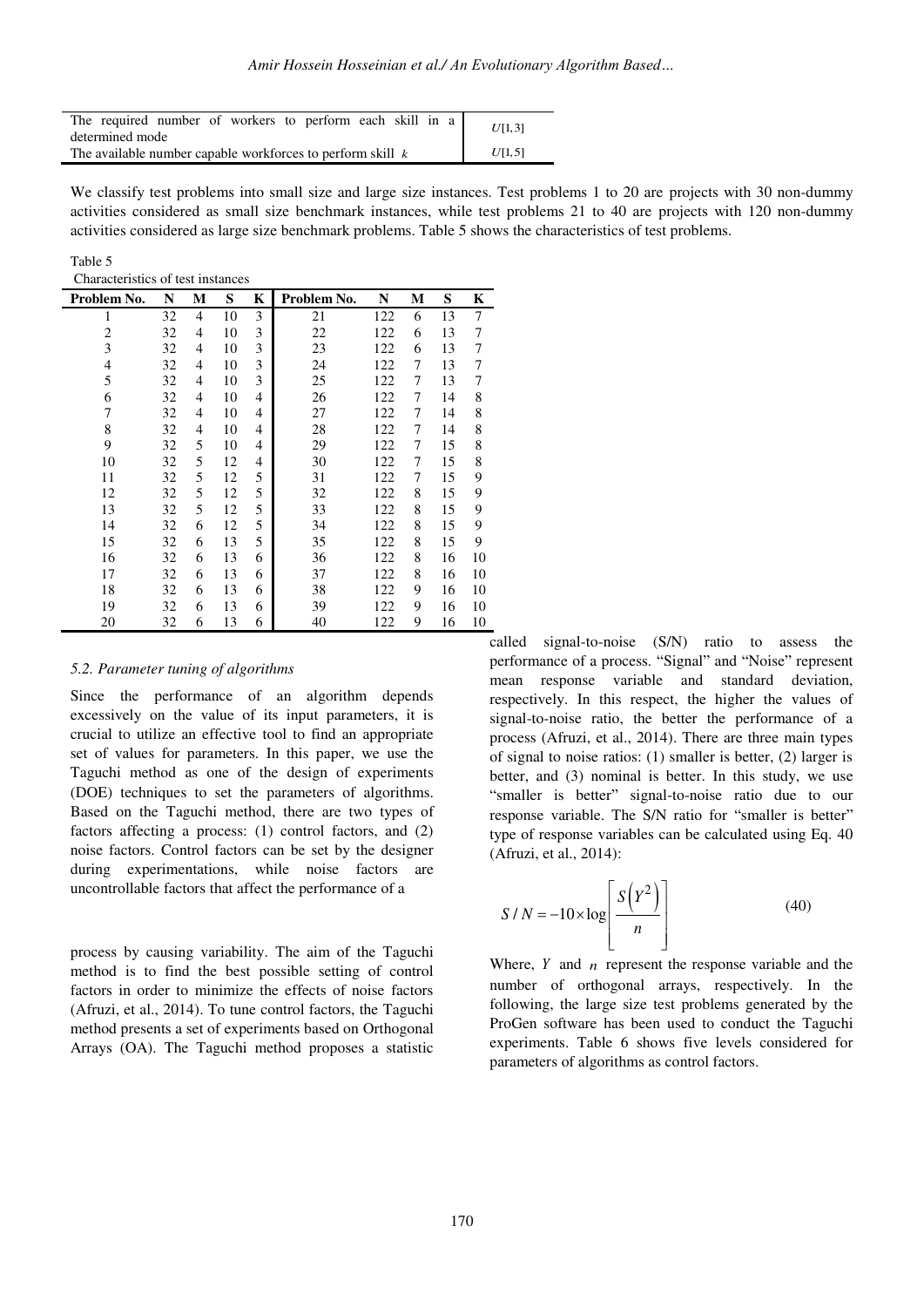| Table 6                                  |
|------------------------------------------|
| Parameters and levels for Taguchi trials |

| <b>Algorithm</b><br>s | <b>Parameters</b>                 | Symbo<br><b>ls</b> | Level<br>1 | Level<br>$\mathbf{2}$ | Level<br>3 | Level<br>4 | Level<br>5 |
|-----------------------|-----------------------------------|--------------------|------------|-----------------------|------------|------------|------------|
|                       | Crossover rate                    | pc                 | 0.65       | 0.70                  | 0.75       | 0.80       | 0.85       |
|                       | <b>Mutation</b> rate              | pm                 | 0.10       | 0.15                  | 0.20       | 0.25       | 0.30       |
|                       | Number of solutions in population | <b>Npop</b>        | 20         | 50                    | 100        | 200        | 300        |
| <b>PGA</b>            | Maximum number of iterations      | MaxIt              | 100        | 200                   | 300        | 400        | 500        |
|                       | Number of levels                  | $N\!L$             | 2          | 3                     | 4          | 5          | 6          |
|                       | Number of solutions in each level | <b>NSL</b>         | 2          | 3                     | 4          | 5          | 6          |
|                       | Harmony memory size               | <b>HMS</b>         | 20         | 50                    | 100        | 200        | 300        |
| <b>HS</b>             | Maximum number of iterations      | MaxIt              | 100        | 200                   | 300        | 400        | 500        |
|                       | Harmony Memory Consideration Rate | <b>HMCR</b>        | 0.75       | 0.80                  | 0.85       | 0.90       | 0.95       |
|                       | Pitch Adjustment Rate             | PAR                | 0.10       | 0.30                  | 0.50       | 0.70       | 0.90       |
|                       | Crossover rate                    | pc                 | 0.65       | 0.70                  | 0.75       | 0.80       | 0.85       |
|                       | <b>Mutation</b> rate              | pm                 | 0.10       | 0.15                  | 0.20       | 0.25       | 0.30       |
| <b>GA</b>             | Number of solutions in population | Npop               | 20         | 50                    | 100        | 200        | 300        |
|                       | Maximum number of iterations      | MaxIt              | 100        | 200                   | 300        | 400        | 500        |
|                       | Crossover rate                    | pc                 | 0.65       | 0.70                  | 0.75       | 0.80       | 0.85       |
|                       | Mutation rate                     | pm                 | 0.10       | 0.15                  | 0.20       | 0.25       | 0.30       |
| Neurogenetic          | Number of solutions in population | Npop               | 20         | 50                    | 100        | 200        | 300        |
|                       | Maximum number of iterations      | MaxIt              | 100        | 200                   | 300        | 400        | 500        |
|                       | Number of inter-leavings          | <b>NOI</b>         | 2          | 3                     | 4          | 5          | 6          |

Five test instances are chosen randomly and each test problem is run for three times. Consequently, 15 results are obtained for each experiment. The best obtained result among three runs is considered as the result of each test

$$
RPD = \left| \frac{Best_{sol} - Method_{sol}}{Best_{sol}} \right| \times 100 \quad 0 \le RPD \le 100
$$

In the above equation, *Bestsol* is the best objective function value among all acquired values. *Methodsol* is the objective function value obtained by an algorithm. The Minitiab 13 software has been used to depict *S N*/

Table 7

| Optimal values for input parameters of argorithms |                                                            |  |  |  |  |  |  |
|---------------------------------------------------|------------------------------------------------------------|--|--|--|--|--|--|
| <b>Algorithms</b>                                 | <b>Optimal levels</b>                                      |  |  |  |  |  |  |
| PGA                                               | $pc = 0.65$ , $pm = 0.30$ , $Npop = 300$ , $MaxIt = 500$ , |  |  |  |  |  |  |
|                                                   | $NL=6$ , $NSL=6$                                           |  |  |  |  |  |  |
| <b>HS</b>                                         | $HMS = 300$ , $MaxIt = 500$ , $HMCR = 0.90$ , $PAR = 0.30$ |  |  |  |  |  |  |
| <b>GA</b>                                         | $pc = 0.85$ , $pm = 0.30$ , $Npop = 300$ , $MaxIt = 500$   |  |  |  |  |  |  |
|                                                   | $pc = 0.65$ , $pm = 0.30$ , $Npop = 300$ , $MaxIt = 500$ , |  |  |  |  |  |  |
| <b>Neurogenetic</b>                               | $NOI = 6$                                                  |  |  |  |  |  |  |
|                                                   |                                                            |  |  |  |  |  |  |

problem. The project completion time of each test instance is transformed into the relative percentage deviation (RPD). Eq. 41 can be used to compute the RPD (Gao, et al., 2013):

$$
(41)
$$

plots of algorithms. Figure 14 illustrates the corresponding *S/N* plots of all three algorithms. Based on the Figure 14, the optimal levels of parameters have been depicted in Table 7.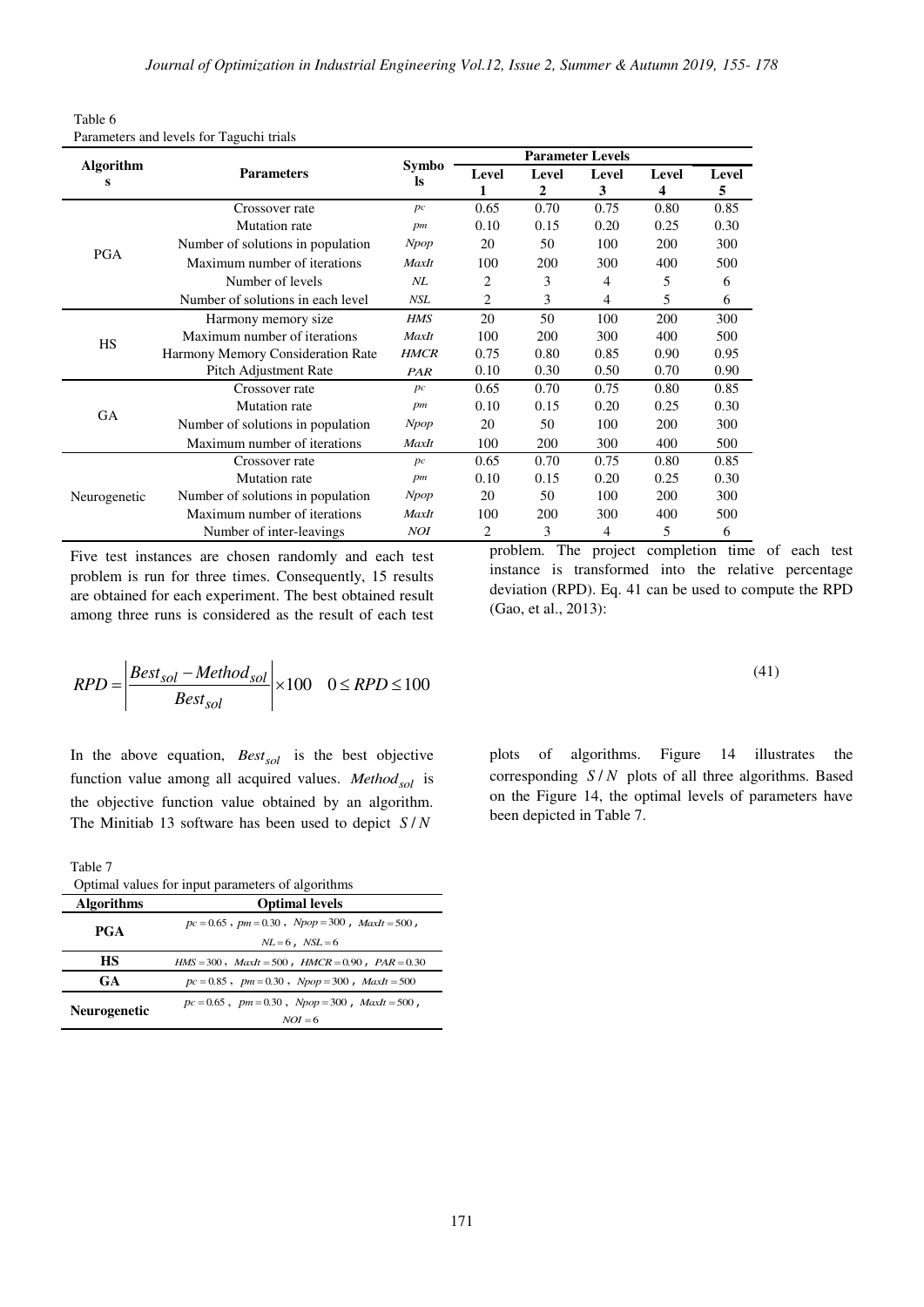

Fig. 14. *S*/*N* ratio plots for the PGA, HS, GA, and Neurogenetic

| Table 8                                                                                                   |  |
|-----------------------------------------------------------------------------------------------------------|--|
| Comparisons between algorithms for small size problems in terms of ARPD, SDRPD, RPD <sup>*</sup> and WRPD |  |

|                |      |           |             |                |      |           |              | <b>Performance Measures</b> |      |           |         |                |      |           |             |                         |
|----------------|------|-----------|-------------|----------------|------|-----------|--------------|-----------------------------|------|-----------|---------|----------------|------|-----------|-------------|-------------------------|
| Prob.<br>No    |      |           | <b>ARPD</b> |                |      |           | <b>SDRPD</b> |                             |      |           | $RPD^*$ |                |      |           | <b>WRPD</b> |                         |
|                | PGA  | <b>HS</b> | GA          | <b>NeuroGA</b> | PGA  | <b>HS</b> | GA           | NeuroGA <sup>*</sup>        | PGA  | <b>HS</b> | GA      | <b>NeuroGA</b> | PGA  | <b>HS</b> | GA          | Neuro $G\overline{A}^*$ |
| 1              | 0.00 | 11.60     | 0.00        | 0.00           | 0.00 | 10.00     | 0.00         | 0.00                        | 0.00 | 0.83      | 0.00    | 0.00           | 0.00 | 27.75     | 0.00        | 0.00                    |
| $\overline{2}$ | 0.00 | 8.30      | 15.09       | 7.45           | 0.00 | 4.68      | 8.29         | 4.30                        | 0.00 | 1.55      | 1.19    | 4.44           | 0.00 | 13.67     | 21.51       | 13.85                   |
| 3              | 0.00 | 13.28     | 11.74       | 0.00           | 0.00 | 6.57      | 12.05        | 0.00                        | 0.00 | 7.05      | 1.16    | 0.00           | 0.00 | 24.13     | 28.38       | 0.00                    |
| $\overline{4}$ | 0.00 | 16.05     | 14.42       | 9.84           | 0.00 | 8.48      | 3.69         | 4.41                        | 0.00 | 3.16      | 9.08    | 5.52           | 0.00 | 25.78     | 18.71       | 14.13                   |
| 5              | 0.00 | 0.00      | 16.18       | 8.20           | 0.00 | 0.00      | 10.38        | 2.51                        | 0.00 | 0.00      | 5.56    | 6.53           | 0.00 | 0.00      | 31.74       | 11.92                   |
| 6              | 0.00 | 18.18     | 0.00        | 0.00           | 0.00 | 8.79      | 0.00         | 0.00                        | 0.00 | 7.57      | 0.00    | 0.00           | 0.00 | 24.70     | 0.00        | 0.00                    |
| 7              | 5.41 | 0.00      | 16.46       | 7.93           | 1.74 | 0.00      | 3.76         | 3.86                        | 3.23 | 0.00      | 12.15   | 3.41           | 7.54 | 0.00      | 21.86       | 12.26                   |
| 8              | 0.00 | 16.59     | 0.00        | 0.80           | 0.00 | 8.56      | 0.00         | 0.37                        | 0.00 | 8.00      | 0.00    | 0.45           | 0.00 | 28.44     | 0.00        | 1.28                    |
| 9              | 4.43 | 19.58     | 14.20       | 11.17          | 2.75 | 10.88     | 9.45         | 3.65                        | 1.61 | 4.27      | 0.56    | 6.48           | 8.54 | 31.74     | 23.77       | 14.68                   |
| 10             | 0.00 | 0.00      | 0.00        | 0.00           | 0.00 | 0.00      | 0.00         | 0.00                        | 0.00 | 0.00      | 0.00    | 0.00           | 0.00 | 0.00      | 0.00        | 0.00                    |
| 11             | 0.00 | 0.00      | 0.00        | 0.00           | 0.00 | 0.00      | 0.00         | 0.00                        | 0.00 | 0.00      | 0.00    | 0.00           | 0.00 | 0.00      | 0.00        | 0.00                    |
| 12             | 0.00 | 18.89     | 21.82       | 12.37          | 0.00 | 13.27     | 12.88        | 4.84                        | 0.00 | 0.19      | 0.99    | 5.30           | 0.00 | 29.46     | 32.29       | 16.06                   |
| 13             | 6.88 | 0.00      | 16.14       | 0.00           | 3.73 | 0.00      | 11.35        | 0.00                        | 0.36 | 0.00      | 1.72    | 0.00           | 9.56 | 0.00      | 28.00       | 0.00                    |
| 14             | 0.00 | 14.98     | 0.00        | 10.81          | 0.00 | 9.92      | 0.00         | 5.53                        | 0.00 | 1.69      | 0.00    | 5.80           | 0.00 | 26.43     | 0.00        | 18.40                   |
| 15             | 2.36 | 14.76     | 0.00        | 0.00           | 1.57 | 5.16      | 0.00         | 0.00                        | 0.67 | 7.68      | 0.00    | 0.00           | 4.70 | 19.55     | 0.00        | 0.00                    |
| 16             | 6.21 | 0.00      | 0.00        | 8.16           | 3.16 | 0.00      | 0.00         | 5.35                        | 1.43 | 0.00      | 0.00    | 3.51           | 9.50 | 0.00      | 0.00        | 15.57                   |
| 17             | 4.19 | 0.00      | 15.99       | 11.64          | 2.41 | 0.00      | 10.30        | 3.93                        | 0.43 | 0.00      | 0.47    | 6.50           | 6.24 | 0.00      | 26.07       | 15.69                   |
| 18             | 0.00 | 20.07     | 13.90       | 0.00           | 0.00 | 9.17      | 9.34         | 0.00                        | 0.00 | 5.52      | 7.58    | 0.00           | 0.00 | 27.27     | 29.74       | 0.00                    |
| 19             | 0.00 | 0.00      | 14.53       | 11.84          | 0.00 | 0.00      | 11.82        | 4.38                        | 0.00 | 0.00      | 3.76    | 5.62           | 0.00 | 0.00      | 32.84       | 15.61                   |
| 20             | 0.00 | 23.27     | 0.00        | 0.00           | 0.00 | 11.66     | 0.00         | 0.00                        | 0.00 | 2.97      | 0.00    | 0.00           | 0.00 | 32.97     | 0.00        | 0.00                    |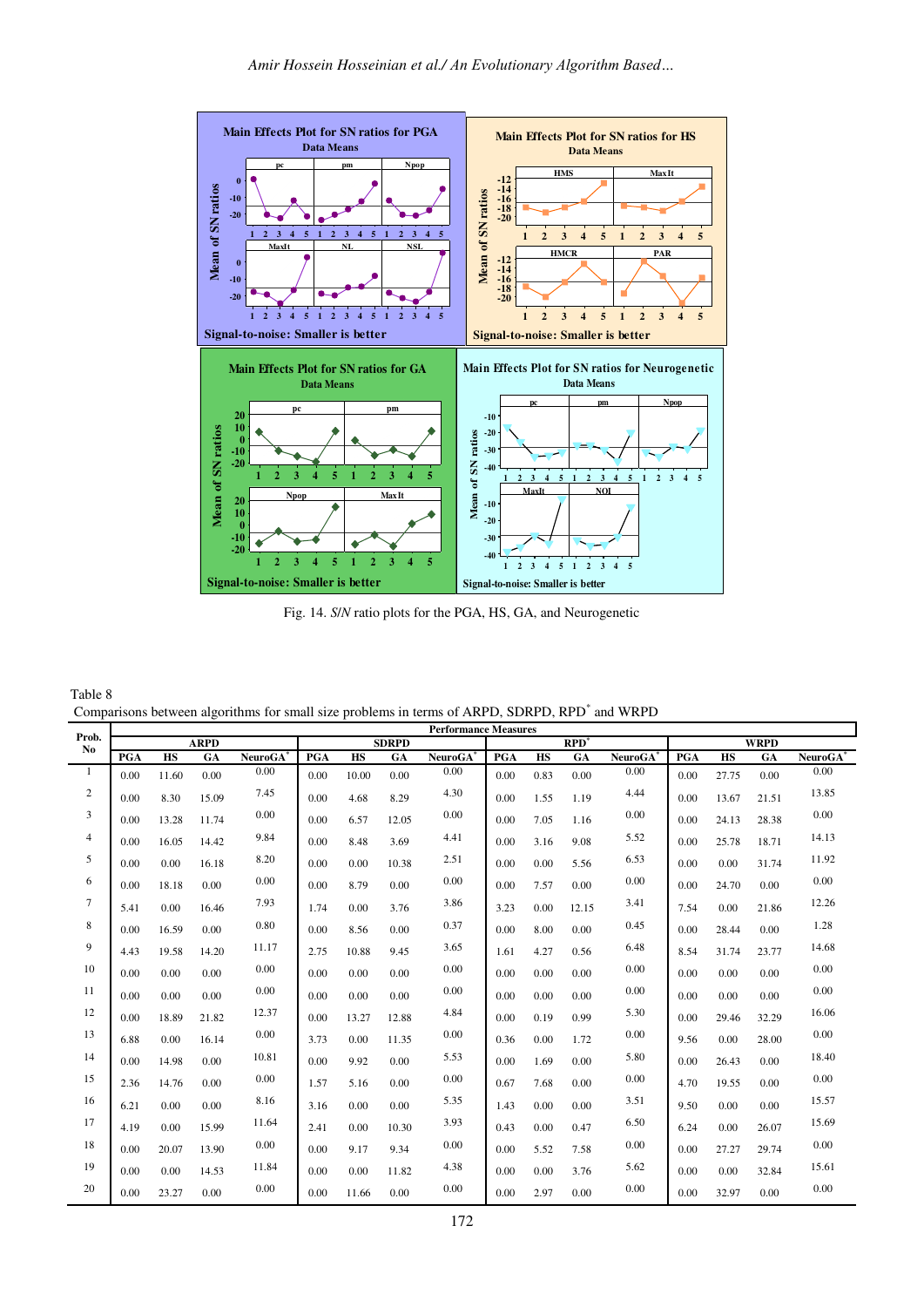## *5.3. Performance measures*

We have considered several performance measures to compare algorithms. These performance measures are: (1) the average of RPD (ARPD), (2) the standard deviation of RPD (SDRPD),  $(3)$  the best RPD  $(RPD^*)$ ,  $(4)$  the worst RPD (WRPD), and (5) computation time (CPU time). The smaller the values of these metrics, the better the performance of the algorithms.

## *5.4. Comparative results*

As stated in previous sections, four meta-heuristic algorithms are compared based on the ARPD, SDRPD, Table 9

RPD\* and WRPD. Tables 8 and 9 report the outcomes in terms of four performance measures for small size and large size problems, respectively. As reported in Tables 8 and 9, the PGA has prevailed other methods significantly. In terms of the ARPD, the PGA outperformed other methods in most of scenarios. The SDRPD results from the PGA are far better than the outputs from the HS, GA and Neurogenetic. As for RPD\* , the PGA has reached the best values in most of test problems. Based on WRPD values, the superiority of PGA is remarkable in both small and large size problems.

Comparisons between algorithms for large size problems in terms of ARPD, SDRPD, RPD<sup>\*</sup> and WRPD

|          | <b>Performance Measures</b> |                        |                        |                |              |                        |                |                |                   |                        |                        |                |              |                      |                        |                |
|----------|-----------------------------|------------------------|------------------------|----------------|--------------|------------------------|----------------|----------------|-------------------|------------------------|------------------------|----------------|--------------|----------------------|------------------------|----------------|
| Prob     |                             |                        | <b>ARPD</b>            |                |              |                        | <b>SDRPD</b>   |                |                   |                        | RPD <sup>3</sup>       |                |              |                      | <b>WRPD</b>            |                |
| . No     | PG<br>$\mathbf{A}$          | HS                     | GA                     | <b>NeuroGA</b> | PG<br>A      | $\mathbf{H}\mathbf{S}$ | GA             | <b>NeuroGA</b> | PG<br>$\mathbf A$ | $\mathbf{H}\mathbf{S}$ | GA                     | <b>NeuroGA</b> | PG<br>A      | <b>HS</b>            | GA                     | <b>NeuroGA</b> |
| 21       | 0.00                        | 0.00                   | 13.6<br>8              | 12.38          | 0.00         | 0.00                   | 11.4<br>$\tau$ | 3.55           | 0.00              | 0.00                   | 1.28                   | 8.69           | 0.00         | 0.00                 | 31.9<br>6              | 16.19          |
| 22       | 0.00                        | 25.4<br>9              | 17.3<br>5              | 0.00           | 0.00         | 9.77                   | 11.2<br>6      | 0.00           | 0.00              | 12.2<br>8              | 5.32                   | 0.00           | 0.00         | 36.7<br>5            | 30.1<br>$\mathbf{0}$   | 0.00           |
| 23       | 0.00                        | 0.00                   | 21.5<br>$\mathbf{0}$   | 0.00           | 0.00         | 0.00                   | 14.2<br>6      | 0.00           | 0.00              | 0.00                   | 0.51                   | 0.00           | 0.00         | 0.00                 | 36.1<br>2              | 0.00           |
| 24       | 6.16                        | 19.3<br>$\overline{4}$ | 0.00                   | 21.15          | 1.49         | 8.86                   | 0.00           | 1.91           | 4.20              | 9.26                   | 0.00                   | 19.29          | 7.46         | 27.8<br>5            | 0.00                   | 23.84          |
| 25       | 0.00                        | 12.7<br>2              | 0.00                   | 0.00           | 0.00         | 14.1<br>2              | 0.00           | 0.00           | 0.00              | 0.22                   | 0.00                   | 0.00           | 0.00         | 35.0<br>$\Omega$     | 0.00                   | 0.00           |
| 26<br>27 | 4.70<br>3.72                | 0.00<br>0.00           | 0.00<br>0.00           | 0.00<br>0.00   | 2.99<br>3.13 | 0.00<br>0.00           | 0.00<br>0.00   | 0.00<br>0.00   | 0.91<br>0.85      | 0.00<br>0.00           | 0.00<br>0.00           | 0.00<br>0.00   | 8.97<br>9.08 | 0.00<br>0.00         | 0.00<br>0.00           | 0.00<br>0.00   |
| 28       | 7.12                        | 0.00                   | 21.0<br>$\overline{c}$ | 0.00           | 3.09         | 0.00                   | 12.4<br>$\tau$ | 0.00           | 2.69              | 0.00                   | 4.10                   | 0.00           | 9.86         | 0.00                 | 33.7<br>5              | 0.00           |
| 29       | 0.00                        | 17.3<br>8              | 0.00                   | 17.64          | 0.00         | 11.6<br>3              | 0.00           | 4.99           | 0.00              | 8.95                   | 0.00                   | 10.95          | 0.00         | 36.1<br>2            | 0.00                   | 22.81          |
| 30       | 0.00                        | 17.8<br>$\mathbf{0}$   | 19.4<br>$\tau$         | 0.00           | 0.00         | 11.8<br>9              | 10.8<br>9      | 0.00           | 0.00              | 3.50                   | 10.2<br>$\overline{4}$ | 0.00           | 0.00         | 33.8<br>$\tau$       | 32.2<br>2              | 0.00           |
| 31       | 0.00                        | 23.6<br>8              | 16.6<br>9              | 18.66          | 0.00         | 10.1<br>$\tau$         | 7.24           | 6.06           | 0.00              | 11.2<br>6              | 7.55                   | 10.37          | 0.00         | 34.6<br>5            | 26.7<br>$\overline{4}$ | 23.96          |
| 32       | 0.00                        | 0.00                   | 0.00                   | 0.00           | 0.00         | 0.00                   | 0.00           | 0.00           | 0.00              | 0.00                   | 0.00                   | 0.00           | 0.00         | 0.00                 | 0.00                   | 0.00           |
| 33       | 5.44                        | 19.7<br>2              | 0.00                   | 20.75          | 3.61         | 11.5<br>$\overline{4}$ | 0.00           | 3.41           | 1.44              | 4.88                   | 0.00                   | 16.69          | 9.38         | 33.1<br>5            | 0.00                   | 24.01          |
| 34       | 0.00                        | 16.4<br>9              | 20.5<br>5              | 0.00           | 0.00         | 8.41                   | 12.8<br>6      | 0.00           | 0.00              | 7.03                   | 0.54                   | 0.00           | 0.00         | 29.4<br>3            | 35.1<br>5              | 0.00           |
| 35       | 4.53                        | 0.00                   | 24.6<br>6              | 18.98          | 3.01         | 0.00                   | 11.1<br>3      | 4.53           | 1.20              | 0.00                   | 5.85                   | 12.67          | 8.84         | 0.00                 | 35.5<br>1              | 23.42          |
| 36       | 6.42                        | 0.00                   | 18.1<br>$\tau$         | 13.08          | 3.68         | 0.00                   | 11.6<br>$\tau$ | 3.32           | 2.05              | 0.00                   | 4.44                   | 10.77          | 9.97         | 0.00                 | 35.0<br>3              | 17.89          |
| 37       | 5.11                        | 12.0<br>$\tau$         | 22.2<br>9              | 12.91          | 1.31         | 11.8<br>2              | 6.06           | 2.37           | 3.78              | 2.00                   | 14.1<br>$\Omega$       | 10.85          | 7.26         | 32.1<br>$\mathbf{0}$ | 29.9<br>$\mathbf{1}$   | 15.94          |
| 38       | 0.00                        | 19.0<br>5              | 17.2<br>3              | 18.47          | 0.00         | 12.5<br>2              | 14.9<br>8      | 4.59           | 0.00              | 4.37                   | 2.40                   | 11.68          | 0.00         | 36.6<br>2            | 36.4<br>2              | 21.84          |
| 39       | 0.00                        | 18.4<br>6              | 0.00                   | 16.42          | 0.00         | 15.6<br>3              | 0.00           | 4.04           | 0.00              | 1.44                   | 0.00                   | 11.98          | 0.00         | 36.7<br>3            | 0.00                   | 21.76          |
| 40       | 0.00                        | 0.00                   | 19.1<br>8              | 0.00           | 0.00         | 0.00                   | 10.5<br>8      | 0.00           | 0.00              | 0.00                   | 7.91                   | 0.00           | 0.00         | 0.00                 | 31.4<br>$\overline{2}$ | 0.00           |

NeuroGA\* denotes the Neurogenetic algorithm

To test the performance of the PGA, the results obtained by PGA is compared to the outputs of the GAMS software version 24.1.2 in small scale problems. Table 10 indicates the comparison of results obtained by metaheuristics and the exact solutions. The objective function values and the gap between the meta-heuristic and the optimal solutions are shown in Table 10. It is noteworthy that the GAMS software has achieved the optimal solutions in around 1500 seconds. The relative gap between the optimal solutions acquired by GAMS and three meta-heuristics are computed using Eq. 42 (Baniamerian et al., 2017):

$$
GAP = \frac{OFV^{alg} - OFV^*}{OFV^*}
$$
\n(42)

Where,  $OFV^{alg}$  is the objective function value obtained by the algorithm, while  $OFV^*$  denotes the optimal objective function value obtained by GAMS. As indicated in Table 10, the PGA has found the optimal or near optimal solution for almost all test instances.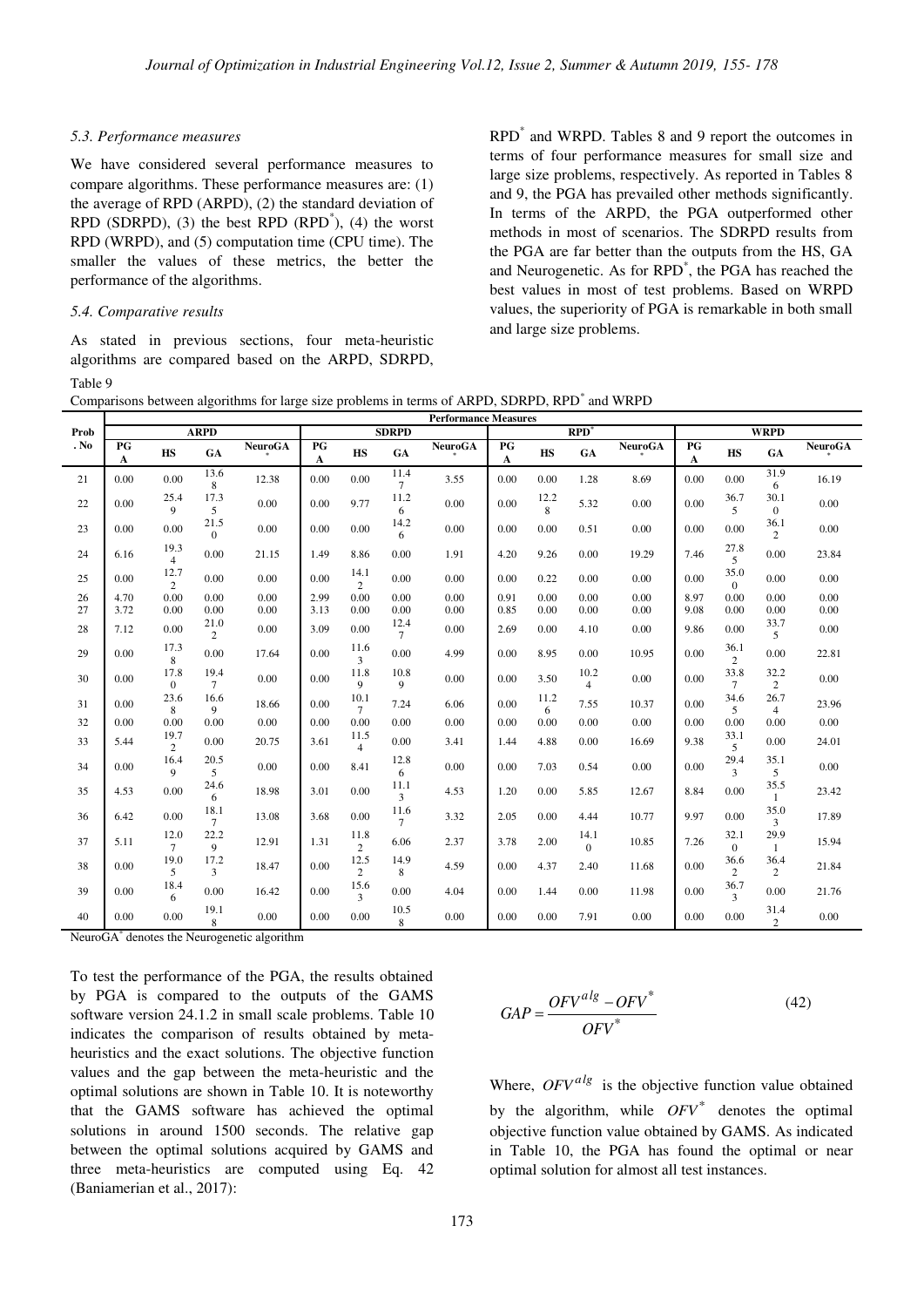Table 10 Comparison of meta-heuristics and GAMS in small size instances

| Prob. No      |            |     |     | <b>Algorithms</b> |             | <b>GAP</b>         |            |                              |                                 |  |  |
|---------------|------------|-----|-----|-------------------|-------------|--------------------|------------|------------------------------|---------------------------------|--|--|
|               | <b>PGA</b> | HS  | GA  | <b>NeuroGA</b>    | <b>GAMS</b> | GAP <sub>PGA</sub> | $GAP_{HS}$ | $\mathbf{GAP}_{\mathbf{GA}}$ | $\mathbf{GAP}_{\text{NeuroGA}}$ |  |  |
| 1             | 77         | 79  | 77  | 77                | 77          | 0.000              | 0.026      | 0.000                        | 0.000                           |  |  |
| $\mathbf{2}$  | 97         | 102 | 99  | 98                | 97          | 0.000              | 0.052      | 0.021                        | 0.010                           |  |  |
| 3             | 102        | 111 | 105 | 102               | 102         | 0.000              | 0.088      | 0.029                        | 0.000                           |  |  |
| $\frac{4}{5}$ | 92         | 96  | 100 | 94                | 92          | 0.000              | 0.043      | 0.087                        | 0.021                           |  |  |
|               | 102        | 102 | 108 | 105               | 102         | 0.000              | 0.000      | 0.059                        | 0.029                           |  |  |
| 6             | 106        | 110 | 106 | 106               | 106         | 0.000              | 0.038      | 0.000                        | 0.000                           |  |  |
| 7             | 107        | 99  | 113 | 110               | 99          | 0.081              | 0.000      | 0.141                        | 0.111                           |  |  |
| 8             | 101        | 106 | 101 | 102               | 101         | 0.000              | 0.050      | 0.000                        | 0.009                           |  |  |
| 9             | 92         | 95  | 89  | 94                | 87          | 0.057              | 0.092      | 0.023                        | 0.080                           |  |  |
| 10            | 109        | 109 | 109 | 109               | 109         | 0.000              | 0.000      | 0.000                        | 0.000                           |  |  |
| 11            | 93         | 93  | 93  | 93                | 93          | 0.000              | 0.000      | 0.000                        | 0.000                           |  |  |
| 12            | 101        | 103 | 106 | 102               | 101         | 0.000              | 0.020      | 0.050                        | 0.009                           |  |  |
| 13            | 111        | 109 | 113 | 109               | 109         | 0.018              | 0.000      | 0.037                        | 0.000                           |  |  |
| 14            | 87         | 90  | 87  | 89                | 87          | 0.000              | 0.034      | 0.000                        | 0.022                           |  |  |
| 15            | 94         | 99  | 92  | 92                | 92          | 0.022              | 0.076      | 0.000                        | 0.000                           |  |  |
| 16            | 101        | 98  | 98  | 104               | 98          | 0.031              | 0.000      | 0.000                        | 0.061                           |  |  |
| 17            | 95         | 94  | 97  | 96                | 94          | 0.011              | 0.000      | 0.032                        | 0.021                           |  |  |
| 18            | 80         | 85  | 87  | 80                | 80          | 0.000              | 0.063      | 0.088                        | 0.000                           |  |  |
| 19            | 106        | 106 | 110 | 109               | 106         | 0.000              | 0.000      | 0.038                        | 0.028                           |  |  |
| 20            | 78         | 83  | 78  | 78                | 78          | 0.000              | 0.064      | 0.000                        | 0.000                           |  |  |

Figure 15 illustrates the mean of ARPD, SDRPD, RPD<sup>\*</sup> and WRPD obtained by three algorithms for all problems. As shown in Figure 15, the PGA prevailed other methods in terms of all performance measures.

To validate the proposed genetic algorithm statistically, multiple statistical experiments are implemented by means of a multifactor analysis of variance (ANOVA). These experiments are conducted to detect that whether the observed differences are statistically significant or not. The null hypothesis assumes that there is no significant

difference between the outputs of algorithms in terms of ARPD. We have checked the hypotheses in terms of homoscedasticity, independence and normality using a residual analysis. The results showed no bias. The ANOVA tests are conducted at a 95% confidence interval. The null hypothesis is rejected if  $P-Value < 0.05$ . Tables 11 and 12 report the ANOVA test results in terms of ARPDs for small and large size problems, respectively. The outputs demonstrate that the performances of algorithms are statistically different.



Fig. 15. Evaluating four performance measures of meta-heuristics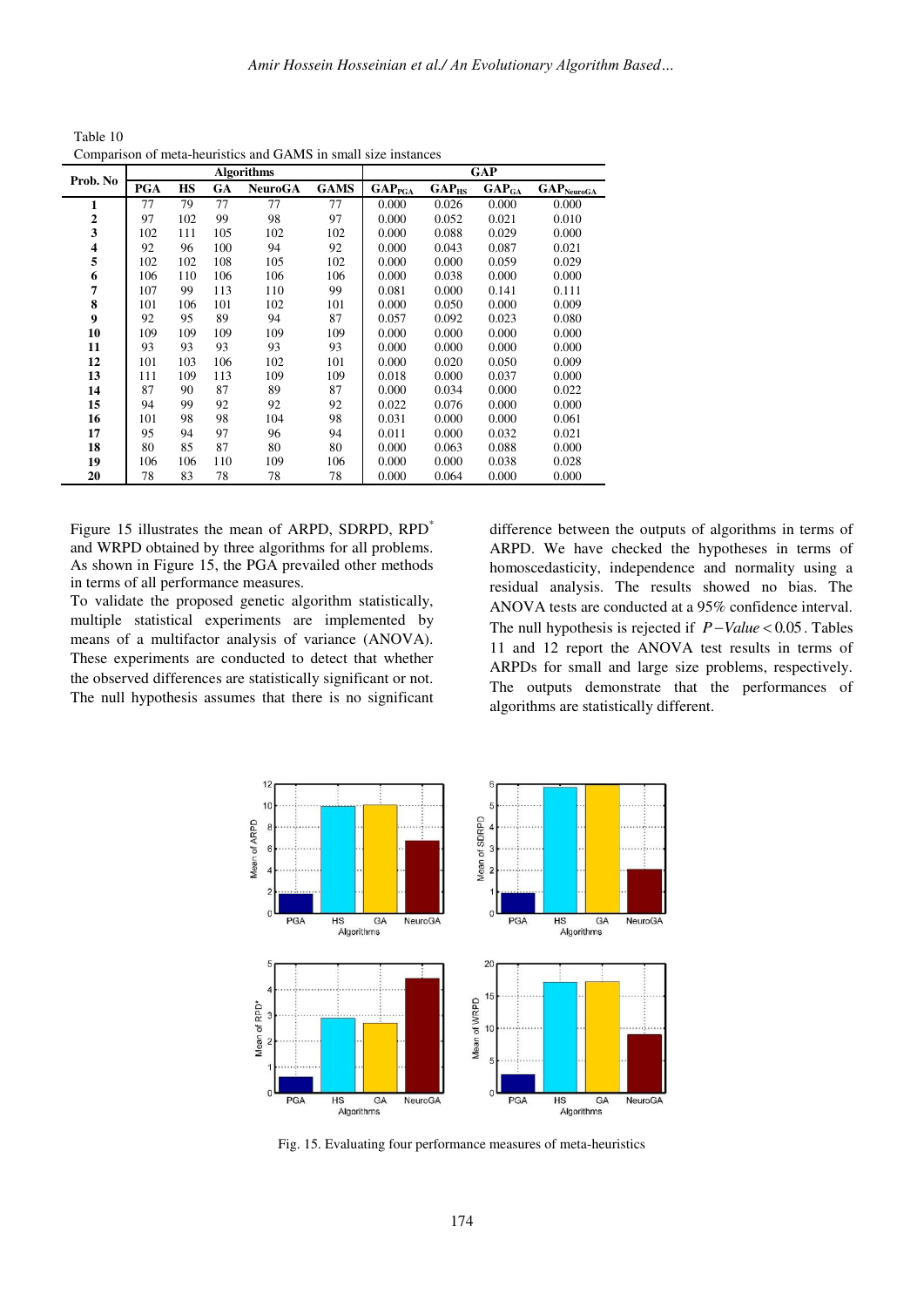Table 11 The ANOVA test results for small size problems

| Source   | SS      | df | MS     | F    | Prob>F |
|----------|---------|----|--------|------|--------|
| Columns  | 838.94  |    | 279.64 | 6.36 | 0.0007 |
| Error    | 3341.74 | 76 | 43.97  |      |        |
| Total    | 4180.68 | 79 |        |      |        |
|          |         |    |        |      |        |
| Table 12 |         |    |        |      |        |

| The ANOVA test results for large size problems |         |    |         |      |        |  |  |  |  |
|------------------------------------------------|---------|----|---------|------|--------|--|--|--|--|
| <b>Source</b>                                  | SS      | df | МS      | ю    | Prob>F |  |  |  |  |
| Columns                                        | 1033.57 | 3  | 344.522 | 4.84 | 0.0039 |  |  |  |  |
| Error                                          | 5412.33 | 76 | 71.215  |      |        |  |  |  |  |
| Total                                          | 6445.90 | 79 |         |      |        |  |  |  |  |

Figure 16 illustrates the plots for mean values and Tukey intervals at a 95% confidence interval for both small and large scale problems. Based on Figure 16,

the interval bars for the proposed genetic algorithm show better central tendency and variability in comparison to other methods.



Fig. 16. Means and interval plots for small and large scale test instances in terms of RPD

Figures 17 and 18 compare the computation times (CPU times) of algorithms for small and large size problems,

respectively. These figures show that the HS is the fastest method among all algorithms.



■PGA ■HS ■GA ■Neurogenetic

Fig. 17. CPU times of algorithms for small size problems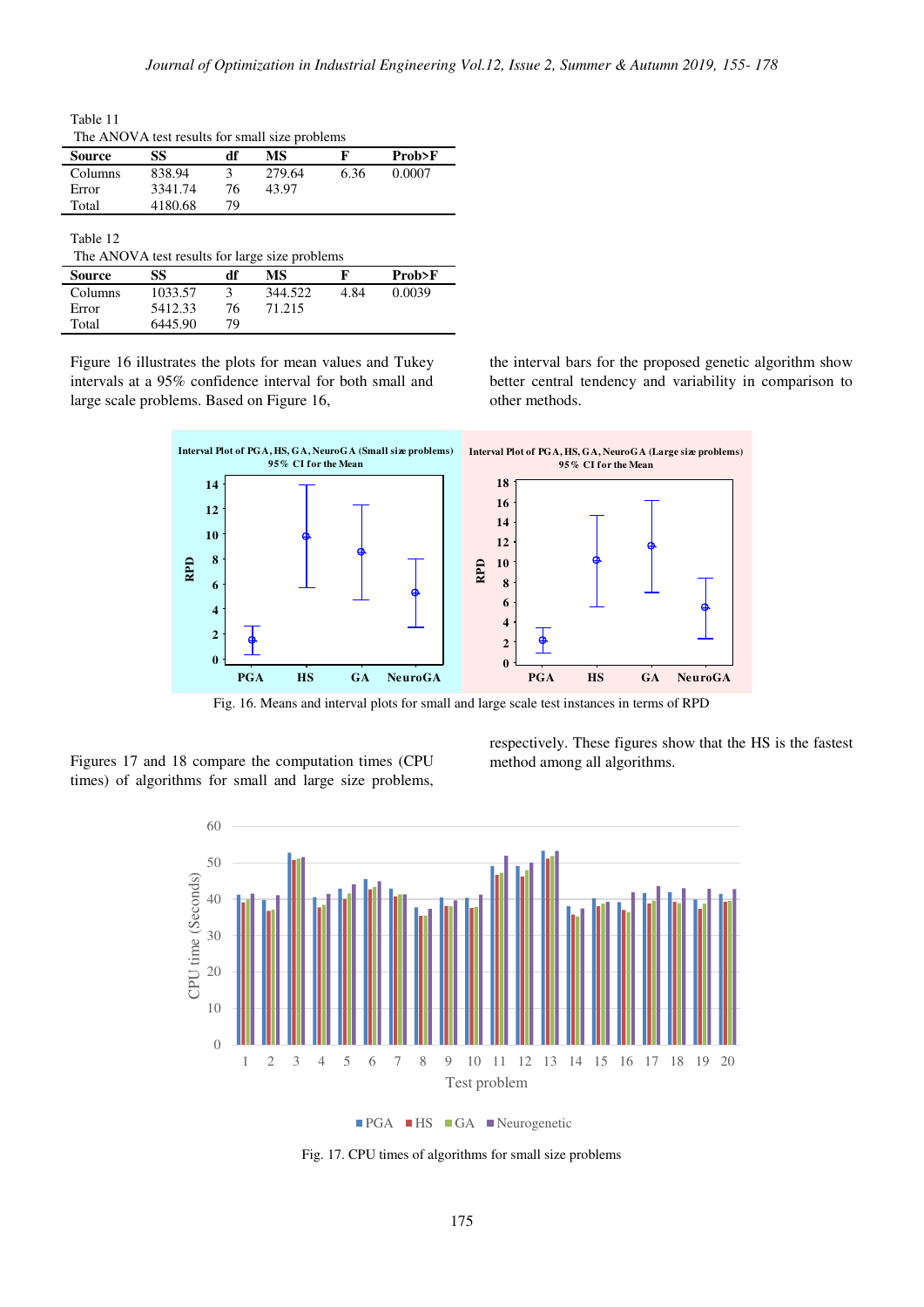

**FIPGA HS GA Neurogenetic** 



#### **6. Conclusions and Future Studies**

A multi-mode multi-skilled resource-constrained project scheduling problem (MMSRCPSP) was introduced in this paper in which the objective was to minimize the project completion time. We proposed a mathematical formulation for MMSRCPSP. Due to complexity of MMSRCPSP, a new genetic algorithm known as PGA was proposed to schedule project activities, efficiently. The proposed method produces promising outputs as it finds optimal solutions obtained by GAMS software. The most remarkable feature of PGA is its capability to explore solution space which is due to two strategies proposed to find high-quality individuals. Moreover, the PGA utilizes a hybrid MADM method consisting of Shannon's entropy approach and the VIKOR method to choose the best individuals for reproduction. This important feature remains the same as the size of problem increases. The proposed genetic algorithm is compared to harmony search algorithm and classical genetic algorithm in terms of various performance measures. The experimental results show that the PGA is superior to other methods in terms of most of performance measures. Using this hybrid MADM method in other meta-heuristics can be an interesting subject for further studies. Other constraints can be added to the proposed model to make it as close as possible to real-world cases such as considering generalized precedence relations between tasks or considering preemptive activities.

## **References**

Afruzi, E., Najafi, A.A., Roghanian, E., & Mazinani, M., (2014). A Multi-Objective Imperialist Competitive Algorithm for solving discrete time, cost and quality trade-off problems with mode-identity and resourceconstrained situations, *Computers & Operations Research*, 50, 80-96.

- Afshar-Nadjafi, B., Rahimi, A., & Karimi, H., (2012). An Exact Algorithm for the Mode Identity Project Scheduling Problem, *Journal of Optimization in Industrial Engineering*, 10, 55-63.
- Agarwal, A., Colak, S., & Erenguc, S., (2011). A Neurogenetic approach for the resource-constrained project scheduling problem, *Computers & Operations Research*, 38, 44-50.
- Agarwal, A., Colak, S., & Erenguc, S., (2015). *Metaheuristic Methods*, in: Schwindt, C., Zimmermann, J., (Eds.), Handbook on Project Management and Scheduling Vol.1, Springer International Publishing. New York, 57-74.
- Al-Anzi, F.S., Al-Zame, K., & Allahverdi, A., (2010). Weighted Multi-Skill Resources Project Scheduling, *Journal of Software Engineering & Applications*, 3(12), 1125-1130.
- Almeida, B.F., Correia, I., & Saldanha-da-Gama, F., (2016). Priority-based heuristics for the multi-skill resource constrained project scheduling problem, *Expert Systems with Applications*, 57(15), 91–103.
- Azaron, A., Katagiri, H., Sakawa, M., Kato, K., & Memariani, A., (2006). A multi-objective resource allocation problem in PERT networks. *European Journal of Operational Research*, 172(3), 838-854.
- Bellenguez, O., & Néron, E., (2005). Lower Bounds for the Multi-skill Project Scheduling Problem with Hierarchical Levels of Skills, *Practice and Theory of Automated Timetabling V*, 3616, 229-243.
- Bellenguez, O., & Néron, E., (2007). A branch-and-bound method for solving multi-skill project scheduling problem, *Rairo Operations Research*, 41, 155-170.
- Blazewicz, J., Lenstra, J.K. & Kan, A., (1983). Scheduling subject to resource constraints: Classification and complexity, *Discrete Applied Mathematics*, 5(1), 11-24.
- Bouleimen, K., & Lecocq, H., (2003). A new efficient simulated annealing algorithm for the resource-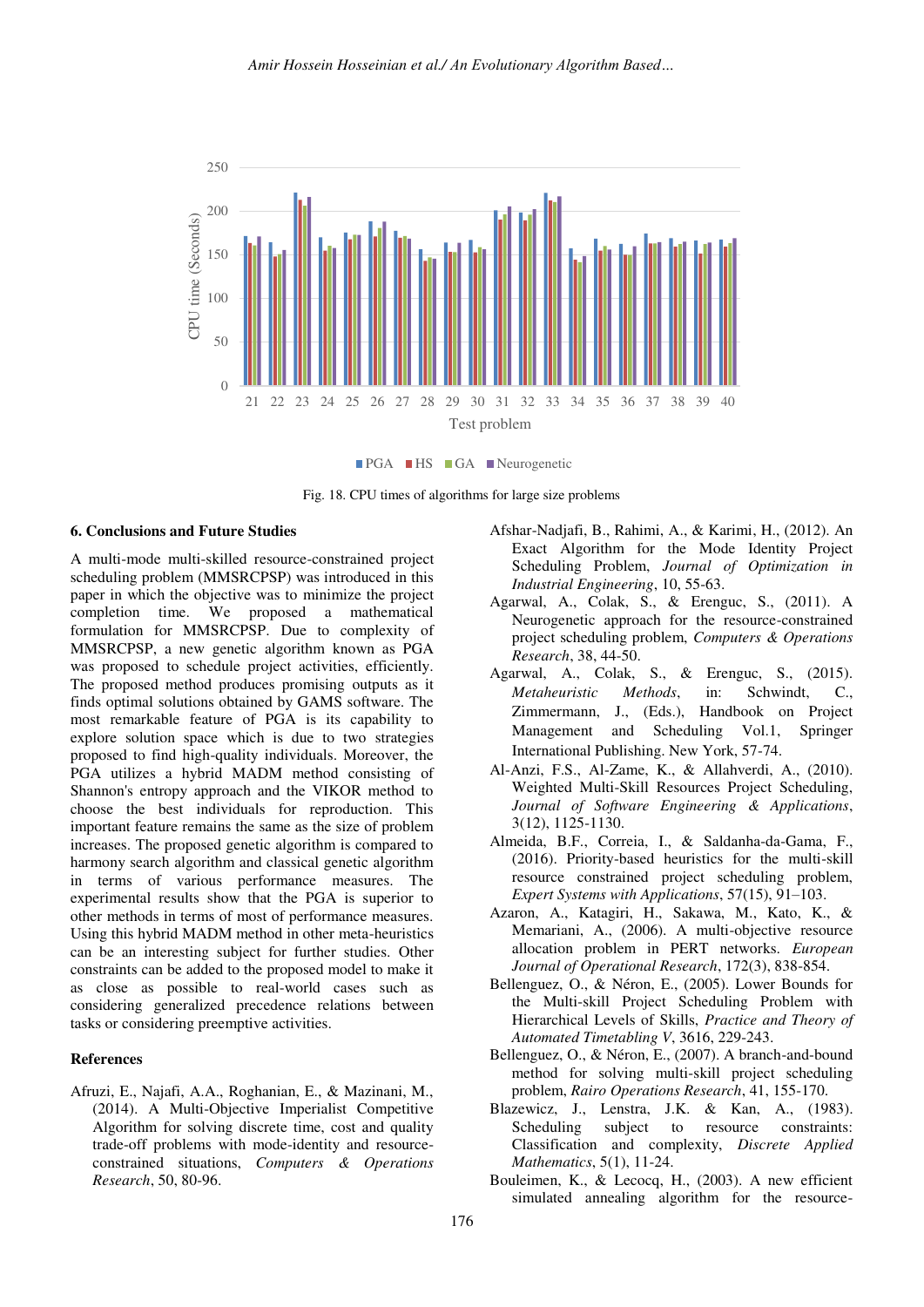constrained project scheduling problem and its multiple mode version, *European Journal of Operational Research*, 149(2), 268-281.

- Chen, R., Liang, C., Gu, D., and Leung, J., (2017). A multi-objective model for multi-project scheduling and multi-skilled staff assignment for IT product development considering competency evolution, *International Journal of Production Research*, 55(21), 1-29.
- Cordeau, J., Laporte, G., Pasin, F., & Ropke, S., (2010). Scheduling Technicians and Tasks in a Telecommunications Company, *Journal of Scheduling*, 13(4), 393-409.
- Corominas, A., Ojeda, J., & Pastor, R., (2005). Multiobjective allocation of multi-function workers with lower bounded capacity, *Journal of the Operational Research Society*, 56(6), 738-743.
- Correia, I., & Saldanha-da-Gama, F., (2014). The impact of fixed and variable costs in a multi-skill project scheduling problem: An empirical study, *Computers & Industrial Engineering*, 72, 230-238.
- Deb K., Pratap, A., Agrawal S., & Meyarivan, T., (2002). A Fast and Elitist Multi-objective Genetic Algorithm: NSGA-II, *IEEE transactions on evolutionary computation*, 6(2), 182-197.
- Firat, M., & Hurkens, C.A.J., (2012). An improved MIPbased approach for a multi-skill workforce scheduling problem, *Journal of Scheduling*, 15(3), 363-380.
- Gao, J., Chen, R., & Deng, W., (2013). An efficient tabu search algorithm for the distributed permutation flowshop scheduling problem, *International Journal of Production Research*, 51(3), 641-651.
- Gomar, J., Haas, C., & Morton, D., (2002). Assignment and Allocation Optimization of Partially Multiskilled Workforce, *Journal of construction engineering and management*, 128(2), 103-109.
- Gutjahr, W.J., Katzensteiner, S., Reiter, P., Stummer, C., & Denk, M., (2008). Competence-driven project portfolio selection, scheduling and staff assignment, *Central European Journal of Operations Research*, 16(3), 281-306.
- Gutjahr, W. J., Katzensteiner, S., Reiter, P., Stummer, C., & Denk, M., (2010). Multi-objective decision analysis for competence-oriented project portfolio selection, *European Journal of Operational Research*, 205(3), 670-679.
- Hassanpour, J., Ghodoosi, M., & Hosseini, Z.S., (2017). Optimizing a Bi-objective Preemptive Multi-mode Resource-Constrained Project Scheduling Problem: NSGA-II and MOICA Algorithms, *Journal of Optimization in Industrial Engineering*, 21, 79-91.
- Hartmann, S., & Kolisch, R., (2000). Experimental evaluation of state-of-the-art heuristics for the resource-constrained project scheduling problem, *European Journal of Operational Research*, 127, 394- 407.
- Hegazy, T., Shabeeb, K., Elbeltagi, E., & Cheema, T., (2000). Algorithm for scheduling with multiskilled constrained resources, *Journal of construction engineering and management*, 126(6), 414-421.
- Hermerl, C., & Kolisch, R., (2010). Scheduling and staffing multiple projects with a multi-skilled workforce, *OR Spectrum*, 32, 343-368.
- Hosseini, Z.S., Hassanpour, J., & Roghanian, E., (2014). A Bi-objective Pre-emption Multi-mode Resource Constrained Project Scheduling Problem with due Dates in the Activities, *Journal of Optimization in Industrial Engineering*, 15, 15-25.
- Javanmard, S., Nadjafi, B., & Niaki, S.T.A., (2016). Preemptive multi-skilled resource investment project scheduling problem; mathematical modelling and solution approaches, *Computers and Chemical Engineering*, 96(1), 55-68.
- Kadrou, Y., & Najid, N.M., (2006). Tabu Search Algorithm for the MRCPSP with Multi-Skilled Labor, *in: Proc. Comput. Eng. Syst. Appl., IMACS Multiconference*, 1302-1309.
- Kazemipoor, H., Tavakkoli-Moghaddam, R., Shahnazari-Shahrezaei, P., & Azaron, A., (2013). A differential evolution algorithm to solve multi-skilled project portfolio scheduling problems, *The International Journal of Advanced Manufacturing Technology*, 64(5-8), 1099-1111.
- Kazemipoor, H., Tavvakoli-Moghaddam, E., & Sharezaei, P., (2013). Solving a novel multi-skilled project scheduling model by scatter search, *South African Journal of Industrial Engineering*, 24(1), 121-135.
- Li, H., & Womer, K., (2009). A Decomposition Approach for Shipboard Manpower Scheduling, *Military Operations Research*, 14, 1-25.
- Li, W., & Womer, K., (2009). Scheduling projects with multi-skilled personnel by a hybrid MILP/CP benders decomposition algorithm, *Journal of Scheduling*, 12, 281-298.
- Lotfi, F.H., & Fallahnejad, R., (2010). Imprecise Shannon's Entropy and Multi Attribute Decision Making, *Entropy*, 12, 53-62.
- Maghsoudlou, H.M., Nadjafi, B., & Niaki, S.T.A., (2016). A multi-objective invasive weeds optimization algorithm for solving multi-skill multi-mode resource constrained project scheduling problem, *Computers and Chemical Engineering*, 8(1), 157-169.
- Maghsoudlou, H.M., Nadjafi, B., & Niaki, S.T.A., 2017. Multi-skilled project scheduling with level-dependent rework risk; three multi-objective mechanisms based on cuckoo search, *Applied Soft Computing*, 54, 46-61.
- Mehmanchi, E., & Shadrokh, S., (2013). Solving a New Mixed Integer Non-Linear Programming Model of the<br>Multi-Skilled Project Scheduling Problem Multi-Skilled Project Scheduling Problem Considering Learning and Forgetting Effect, *Proceedings of the 2013 IEEE IEEM*, Bangkok, Thailand.
- Mehdizadeh, E., & Kivi, A.F., (2014). Three Metaheuristic Algorithms for Solving the Multi-item Capacitated Lot-sizing Problem with Product Returns and Remanufacturing, *Journal of Optimization in Industrial Engineering*, 16, 41-53.
- Miller, B., & Goldberg, D.E., (1996). Genetic algorithms, selection schemes, and the varying effects of noise, *Evolutionary Computation*, 4(2), 113-131.